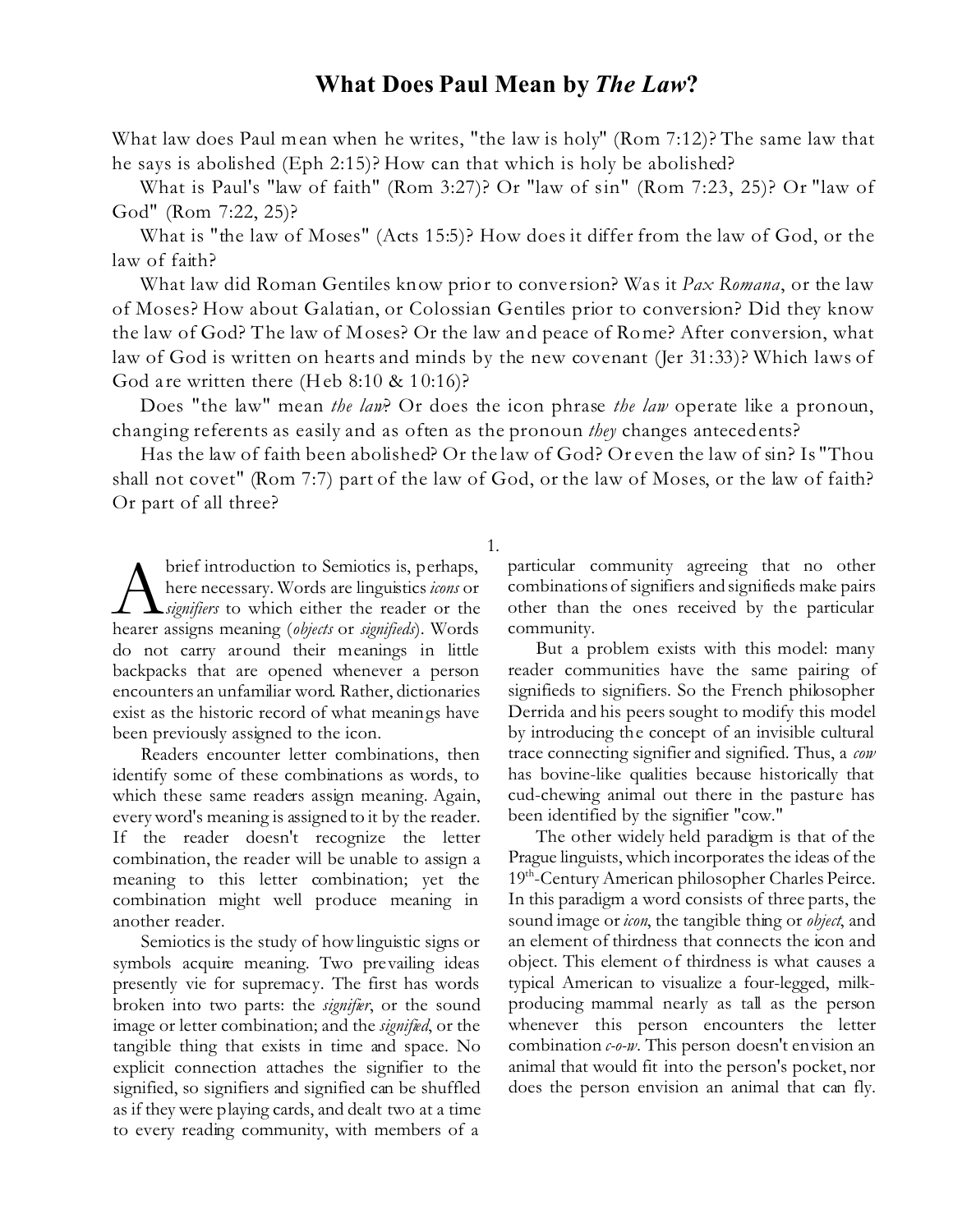And because of the widespread consistency of what is visualized when the icon is encountered, the person shares participation in a large reading community, which now assigns a denotative meaning to the letter combination. The word has a "definite" meaning, which is neither definite, nor fixed, but only presents the illusion of permanency. The connection of object to icon remains as tenuous as it seems to be between signified and signifier, with the two paradigms straddling how firmly attached *things* are to *sounds*. At any moment, the attachment of a name to a thing is both weaker and stronger than anticipated.

Translation of one language's icons into other language's icons becomes problematic when a person realizes that he or she assigns an object to the foreign icon, then lines up the best choice of icons in his or her language for the same object. The person initially assigns an object that has been traditionally assigned to the foreign language's icon. Therefore, skipping a couple of steps, tradition determines how a text is read, or translated. If the English icon *ghost* has been traditionally assigned to the Greek icon *pneuma*, then a modern translator will assign—based upon tradition—the icon *spirit* to *pneuma*, since the traditional object is an invisible, intangible life form. But if the Greek icon *pneuma* were encountered in a differing passage where an invisible, intangible life form would make no sense, the same translator would assign the English icon *breath* to the now-presumed object of *pneuma*, making the object moving air, or an air current, such as wind is. Jesus said that the object of *pneuma* is like wind (John 3:8), which neither had personhood, nor exists as an intangible life form. Thus, tradition, or presumption determines not just what a text means, but how the text is received. If a translator expects to find a ghost-like life form in a particular passage when he or she encounters the Greek icon *pneuma*, the translator will find this ghost or spirit even when an equally valid rendering of sense could be made of the passage by assigning breath, or breath of life to the icon.

How all of the above relates to the biblical expression *the law* is that most translators are governed by tradition, so radical differences between translations really don't exist. (Paraphrased texts are a different story, and are probably best

avoided.) Subtle translation differences come from how translators understand the context in which icons are encountered. No translator is free from tradition; sense couldn't be made from the original language if not for tradition. So translations are compromises between tradition and linguistic artistry, with all meaning assigned to words through a nefarious process received at Babel.

The Lord God might not be the author of confusion, but God created plenty of it when He confused the languages (Gen 11:7) by causing language users to assign meaning to both sound and inscribed images; i.e., words. Even original language icons do not have fixed objects. The icon *pneuma* can best be understood to mean breath, so when used in the context of God, the Holy *Pneuma* means the Breath of God, which is a metonymic expression for the creative power of *Theos* and *Theon*. (These three icons—*Theos*, *Theon*, *Pneuma 'Agion*—altogether comprise the object for the Hebrew icons *Elohim* and *YHWH*.) "Breath" serves as a metaphor for life within the physical creation, but God exists outside His creation. As such, He doesn't have life as we understand the chemical processes that sustain humanity. So no precise object can be assigned to the Greek icon *pneuma—*again, Jesus compared the Holy *Pneuma* to wind, which has the breath-like qualities of moving air. Therefore, the assignment of personhood to the icon *Pneuma* has the translator committing linguistic foolishness, especially so when a separate Breath/Spirit exists for *Theos* ["Spirit of Christ"] and for *Theon* ["Spirit of him who raised Jesus from the dead"] (Rom 8:9, 11) as seen in the joined radicals /*YH*/ and /*WH*/ that form the Tetragrammaton.

All English translations make the traditional assignment of personhood to the Breath of God. Therefore, a person arguing for a more precise translation argues for a different tradition of assigning objects to icons. The person will mistakenly believe, inevitably so, that words have exact meanings, which can be ascertained through diligent study. The person will believe his or her tradition is the only valid one, little understanding that Christ's sheep will hear the Shepherd's voice regardless of which tradition is used (John 10:3-4, 14-16). Admittedly, sometimes hearing Christ's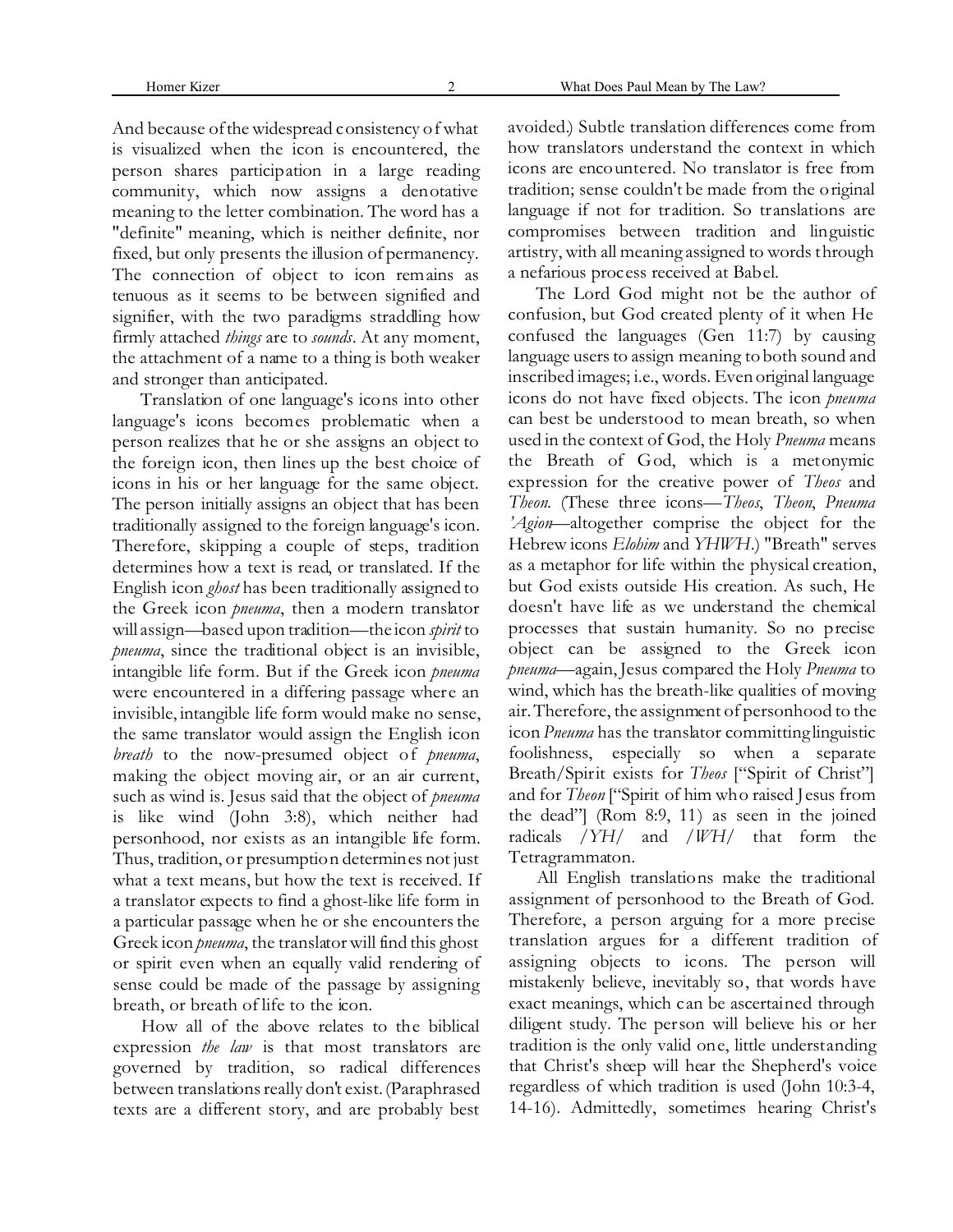voice above the din of tradition is difficult, but it can be discerned in every translation that is reasonably honest with the biblical text. This article will primarily use the *New Revised Standard Version* and occasionally the *English Standard Version* because they seem to present a very readable narrative in modern English while retaining most of the traditions of the authorized King James Version.

Translations, though, are merely guidebooks for the Christian walk. Some translations render this passage or that one better than do other translations, but the reverse will be true for a different passage. Even reading the original text is problematic, since a person's first language determines the person's reality. Without sharing the same reality as the prophet or apostle, the initial assignment of linguistic object to icon cannot be reliably recovered. Again, only by Christ's sheep hearing the Shepherd's voice can divine sense be made of Scripture. This means that genuine disciples will assign the God-inspired linguistic object to whatever icon is used when the disciple actually hears Christ's voice. The modern din of voices within Christianity is John's many antichrists all speaking at once. Through this noise, Christ's voice can be heard by the sheep if the sheep will listen. Unfortunately, the many voices bringing to the world a Christian message have dulled the hearing of large numbers of sheep. In fact, some sheep have lost all ability to hear the Shepherd and now need to have their eyes, and ears, and minds spiritually healed before they will return to the fold. As spiritually circumcised Israelites, they have become like the physical Israelites of whom Jesus said, quoting Isaiah, "'For this people's heart has grown dull, and their ears are hard of hearing, and they have shut their eyes'" (Matt 13:15 — also compare Heb 5:11 NRSV).

The noise of greater Christianity is deafening, but the sheep can hear the voice of the Shepherd if they will quit baaing for long enough to listen. The walls of the endtime sheepfold have been broken down by the many thieves who have climbed over (John 10:1), and the sheep have been scattered (Zech 13:7). Christ will turn His hand against these scattered sheep, cutting off two-thirds of them (*v.* 8). Why? why would Christ cut off two-thirds of His sheep? Because they won't listen to Him. They

make Scripture into a handful of memory verses taken out of context. They then put on headphones so they can listen to a tape of a thief expounding his or her understanding of these memory verses. Their headphones block out Christ's voice. Why shouldn't He turn His hand against these sheep? Perhaps a few of them will return to Him before their blood soaks into the earth.

The previous paragraph seems needlessly harsh, but in both the parable of the pounds where ten servants receive a pound (Luke 19:11-27) and in Zechariah, Christ will slay those spiritual Israelites who will not be ruled by Him. The numbers are similar: two-thirds versus seventy percent. In the parable, only two of the three servants who didn't rebel against the nobleman bring forth an increase with the pound left with them. The fate of the third servant is a little vague, but not so in the parable of the talents, where the third servant is cast away. So there is a high price to be paid for blocking out Christ's voice.

Because translation is tradition combined with art, Hebraic poetry has not been uniformly well handled when translated into English. The structure of how words are formed in Hebrew is especially conducive to the doubling of meaning (or assignments of objects). The night/day, darkness/light, death/life, physical/spiritual metaphor is inherent in word and sentence construction. Light comes from darkness (2 Cor 4:6 — Paul cites Gen 1:3). Night exists before day. Life comes after death. That which is physical precedes what is spiritual (1 Cor 15:46). Thus, in Hebraic poetics, the paired thought couplets that sound, when translated into English, like repetition of the same idea are in reality the physical or darkness presentation of an idea, followed by the spiritual or light-filled presentation of the same idea. The first presentation is outside of the body, is of the hand, or of the nation. The second presentation is inside the body, is of the heart, or of the individual. The promised land of Judea into which the uncircumcised children of the nation that left Egypt entered when they crossed the Jordan becomes the visible or physical representation of God's rest (Ps 95:10–11), which is glorification. The weekly Sabbath now becomes the diminutive model (Heb 4:9) of both the Messiah's millennial reign, and of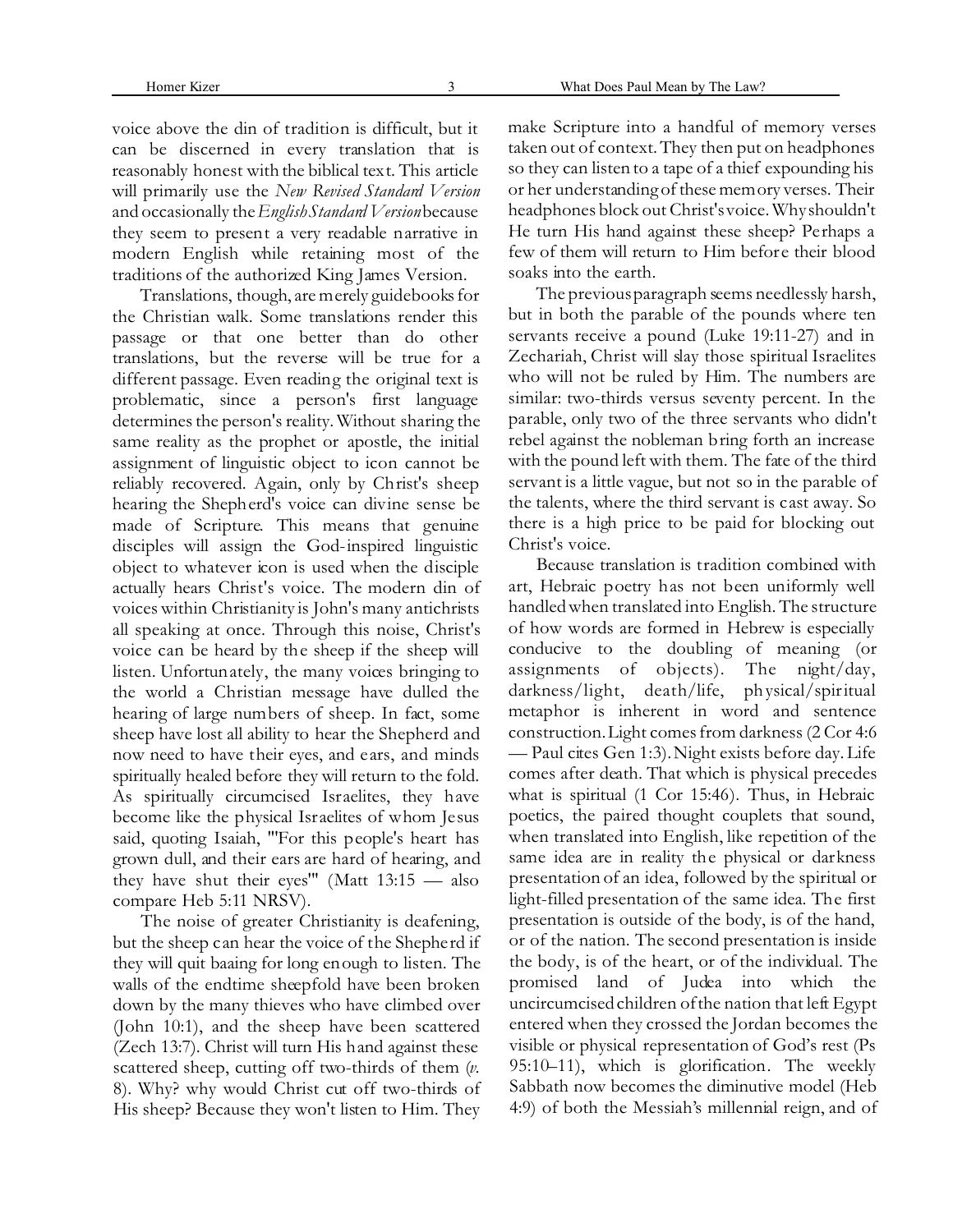glorification. Therefore, entering into the Sabbath is as entering into Judea. And once the uncircumcised children of the nation that left Egypt crossed the Jordan, the nation was circumcised and kept the Passover. Entering into the Sabbath now causes the spiritually uncircumcised nation to become circumcised. What was dead has been made alive through receiving the Breath of God, just as the first Adam became a breathing creature [*naphesh*] when *Elohim* [singular in usage] breathed into his nostrils. But *naphesh* is also assignment the object for the English icons "mind" and "soul." Thus, to receive spiritual life in one's mind through birthfrom-above equates to receiving life through physical breath. The same Hebrew icon, *naphesh*, represents both concepts, one physical or of this world, and one spiritual or of the Jerusalem above.

Because of this inherent night/day metaphor in Hebraic poetics, the commandments of *YHWH*, Israel's *Elohim*, spoken to Moses and heard by the entire nation from atop Mt. Sinai, go from being what the hand and the body does, when spoken by Jesus in His sermon on the mount, to being what the mind thinks and what the heart desires. Jesus' disciples equate to Moses, and the commandment prohibiting murder, an action performed by the hand, becomes the prohibition against being angry with, or hating one's brother Matt 5:21–22). The commandment against adultery goes from being what the body does to lust, or what the mind thinks (*vv.* 27–28). The letter of the law kills, but the Breath gives life—the commandments of God inscribed on tablets of stone kill, but the commandments on tablets of human hearts give life (2 Cor 3:3, 6). Same commandments. The former represents death and darkness; the latter represents life and light. The former represents physical Jerusalem; the latter represents the Jerusalem that is above, the Jerusalem of God's rest. Jesus didn't come to abolish the Law and the Prophets (Matt 5:17), but to keep them, thereby giving death no claim to Him. The wages of sin or lawlessness (1 John 3:4) is death (Rom 6:23). Jesus, who knew no sin, did not earn these wages. Therefore, for Jesus to die as the paschal Lamb of God, Jesus had to be made sin through taking on the lawlessness of human beings, all consigned to disobedience so that God can have mercy on all (Rom 11:32). So light comes out of darkness as life follows death. Until born-from-above, every person is wholly a son of disobedience and walks in darkness. And those persons who know Christ keep His commandments, and walk in the same way as He walked (1 John 2:3–6).

Scripture exists as a seamless narrative, which is why Paul tells Timothy, "Remind them of this, and warn them before God that they are to avoid wrangling over words, which does no good but only ruins those who are listening" (2 Tim 2:14 NRSV); and why Isaiah writes, "Therefore the word of the Lord will be to them, 'Precept upon precept, precept upon precept, line upon line, line upon line, here a little, there a little;' in order that they may go, and fall backward, and be broken, and snared, and taken" (Isa 28:13 NRSV). Yes, many Bible study courses will use this passage from Isaiah to teach that the Bible should be studied: *precept upon precept, line upon line*. But God says that to study the Bible in this way is to fall backwards, and to be broken and snared. This isn't, according to God, how the Bible should be studied. A person traps him or herself when the person doesn't study Scripture in its entirety, but rather, takes from Scripture a little here and a little there, embracing this precept and that one, agreeing with this line and with that one—with the lines and with the precepts to which the person can assign his or her own meanings (i.e., those meanings with which the person agrees).

The above concept should be repeated: whereas in most Bible study courses that a person can find, regardless of the course's governing philosophical paradigms, the instructors will say that the Bible should be studied *precept upon precept, line upon line*. But the Lord says that this is how these people shall be taken, how they shall be ensnared in error. As will be seen, the holy ones have their hearts and minds circumcised, a euphemistic expression for having God write his laws on the disciples' hearts and minds, so that these disciples will know the Lord. The laws of God are now inside the disciples. Only then, when the commandments are inscribed on hearts, can anyone know the Lord, or understand the Bible, or have life. Only then will the entirety of the Bible fit together and make sense. So the courses that would have the student study *precept upon precept, line upon line* acknowledge by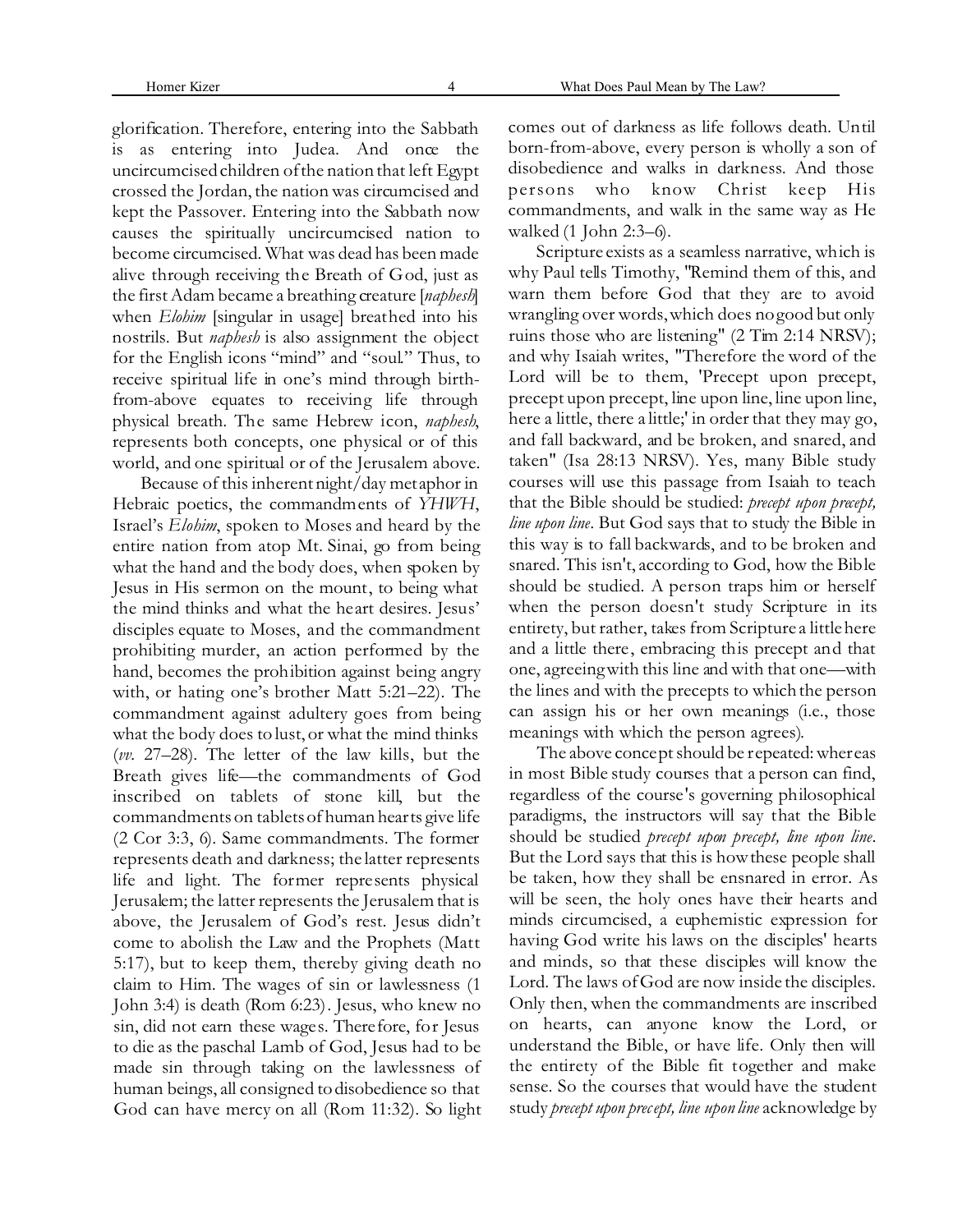how they admonish students to study that they do not know the Lord. Their instructors would have students study in the same manner as the instructors have so that the students will be equally ensnared in errors. The authors of these courses might be sincere; they are most likely good people, many of whom advocate keeping the law of God, but they do not know the Lord. They do not know how to study the Bible. They teach error. And they are usually short on love for all who don't agree with them.

Once again, it sounds very spiritual, very intellectual to direct students to study the Bible *precept upon precept, line upon line*, but Isaiah says this is how students will be ensnared, taken and broken. Objections will be, how else can a person study Scripture other than to link passages together, *here a little, there a little*, doing key word searches, or topic studies? How can the Bible be taught except by word or topic searches? How can the Bible be studied globally unless a person doesn't run down all of the passages on a key subject, one after another? The Bible should be studied in the same way that Hebraic poetics are structured. The visible reveals the invisible (Rom 1:20), and the physical precedes the spiritual (1 Cor 15:46). The visible forms the shadow of the spiritual. As there was a first Adam, there was a last Adam. As there was a first Eve, there was/is a last Eve. As the seventy (i.e., the patriarch Israel and his sons) journeyed to Egypt were their descendants became bondservants to Pharaoh, the seventy went wherever Christ was to go, and their descendants became enslaved by the spiritual king of Babylon. Thus, the history of the physically circumcised nation in physical Judea and Jerusalem becomes the shadow of the history of the spiritually circumcised nation in spiritual Judea and the Jerusalem that is above. Therefore, instead of practicing precept-upon-precept exegesis, or historic exegesis, meaning should be taken from the Bible by typological exegesis.

We will see, when referents are assigned to the iconic expression *the law* from the icon's context, that a *precept upon precept* study will, indeed, cause the Bible student to become ensnared in lawlessness, which leads drawn disciples into the lake of fire. Because meaning is assigned to words, and by their extension, to precepts and to lines of text, tradition governs how these words, precepts and lines are understood. This doesn't surprise God, for He is responsible for the confusion that resulted from Babel: "[T]here the Lord confused the language of all [Heb: *kol*] the earth" (Gen 11:9 NRSV). Moses doesn't record that God confused all of the languages, except Hebrew, or a paleo-Hebrew tongue. Rather, the usual assignment of linguistic objects to icons has God, at Babel, changing how humanity uses language. It is here in the biblical narrative where endtime semiotics explains what the Most High and the *Logos* did at the beginning of this era.

One additional problem exists with *precept upon precept, line upon line*: the icon translated as "precept" is *tsav*, which usually has the sense of an injunction or commandment assigned to it. The icon translated as "line" is *qav*, which usually has about it the sense of a measuring line or cord, such as a modern tape measure. God seems to be asking, Who shall He teach, children? since the priests are drunkards. Is a just weaned child able to understand commandment upon commandment, each measuring the righteousness of the holy ones. All that the holy ones must do is come to Him to receive rest, but, no, the commandments of God cause these drunkards to stumble and to be broken and snared. Thus, the sense of the passage has less to do with how Scripture should be studied than it has to do with who is able to teach the commandments of God to the holy ones. In the ancient house of Israel (Samaria), priests and prophets were false teachers, confused with wine, staggered by strong drink, erring in vision and stumbling in their judgments (Isa 28:7-8). A comparison between these ancient priests and the ministry of endtime Christianity is unavoidable. While a small portion of greater Christianity's ministry struggles with alcoholism, the larger problem is the ministry's erring in vision and stumbling in judgments, subjects that will cause these latter day priests to teach that the Bible should be studied *precept upon precept, line upon line*, little understanding that the entire passage condemns the ministry, earlier and later, for how it teaches the commandments of God.

The Apostle Peter, in a general way, addresses these drunken priests of the ancient house of Israel: "But false prophets also rose among the people, just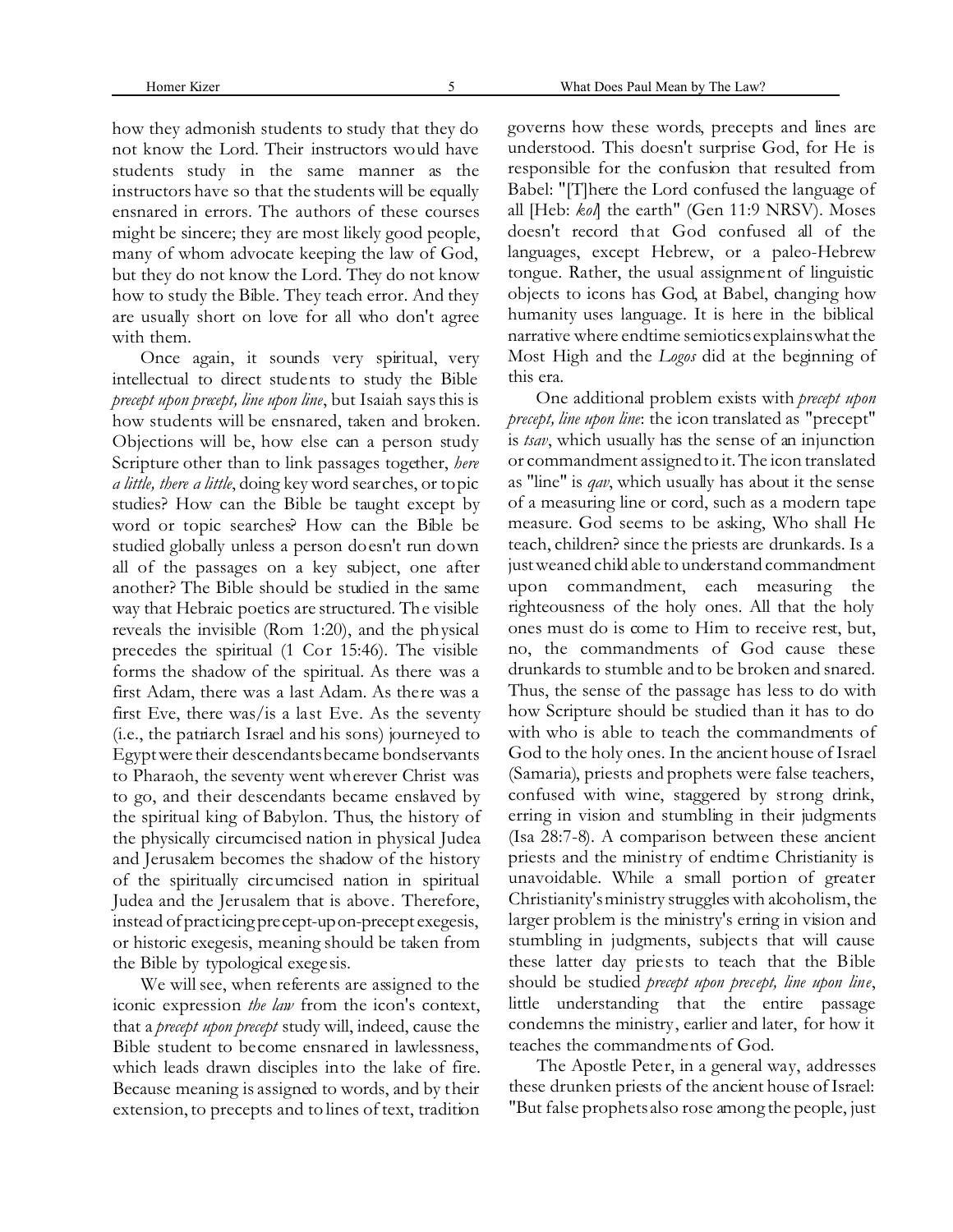as there will be false teachers among you, who will secretly bring in destructive opinions. They will even deny the Master who bought them" (2 Peter 2:1 NRSV). From Peter, two aspects of errant teachings are documented. The first is that the false teachers arise from within the ranks of disciples whom have been bought by Christ, meaning that these false teachings are not imposed from outside of Christianity, but come from disciples who have/had Christ's blood covering their sins. This compliments what Jesus told His disciples on the Mount of Olives: Matthew 24:4 is usually translated in some form of, *Beware that no one deceives you*, or *leads you astray*, but what Jesus said is better rendered, *See that none of you misleads*. Jesus began His Olivet discourse about the end of the age by warning His disciples not to mislead future disciples. The problem wasn't with someone deceiving the Apostles, but with them leading others astray. Jesus knew from the beginning which of His disciples did not believe and who the one was that would betray Him (John 6:64). He warned those disciples who did not then believe that they needed to be concerned about misleading future disciples.

Jesus adds to His initial warning not to mislead: "And many false prophets will arise and lead many astray" (Matt 24:11 NRSV). And how will these many be lead astray? "[B]ecause of the increase of lawlessness, the love of many will grow cold" (*v.* 12). Peter says, concerning these false teachers, "[M]any will follow their licentious ways" (2 Peter 2:2). What is here translated as licentious (i.e., without moral discipline or rules) can equally be rendered as damnable or destructive ways. So these licentious ways can well be an increase in lawlessness. Peter seems to confirm this when he addresses Paul's epistles:

> There are some things in them [Paul's epistles] hard to understand, which the ignorant and unstable twist to their own destruction, as they do the other Scriptures. You therefore, beloved, since you are forewarned, beware that you are not carried away with the error of the lawless and lose your stability. (2 Peter 3:16-17 NRSV)

So those who twist Scripture to their own

destruction are ignorant and have the error of the lawless. These false teachers hold the error of the lawless; they are lawless; they teach lawlessness; and their teachings lead to damnation or destruction. And according to Peter, they twist Paul's epistle to achieve their damnation.

Jesus had some of the religious teachers of His day in the crowds that followed Him. Matthew records, "Jesus told the crowds all these things in parables; without a parable he told them nothing. This was to fulfill what had been spoken through the prophet [David]: 'I will open my mouth to speak in parables; / I will proclaim what has been hidden from the foundation of the world'" (13:34-35 NSRV). But why, actually, did Jesus speak in parables? It wasn't just to fulfill a prophecy. Jesus, when asked by His disciples why He spoke in parables, said, "'The reason that I speak to them in parables is that "seeing they do not perceive, and hearing they do not hear, nor do they understand"'" (*v.* 13). Jesus spoke in parables so He wouldn't be understood, not so that He would be. He proclaimed those things of God that had been hidden from the foundation of the earth, but He proclaimed them in a manner where they would not be understood by anyone but the disciples who had been drawn by God the Father.

Jesus delivered to the public an encoded message that could only be understood by His disciples; nevertheless, He was considered to be a great teacher by those who couldn't understand the message. This was possible through the separation of linguistic objects from icons. Through of the presence of thirdness (the interpretant), enough meaning could be assigned to Jesus' words by the crowds which followed Him that the crowds heard the message they wanted to hear, but they didn't hear what had been hidden from the foundation of the earth. That information was only revealed to the Disciples. The crowds heard exactly what they would've told themselves if they were Christ, which is how false teachers today lead astray the many. The problem comes from Babel and is of God. And the situation won't change until Christ comes with a new language.

The full explanation of this is a long way of saying that words mean whatever a person wants the words to mean. And when this inexactness of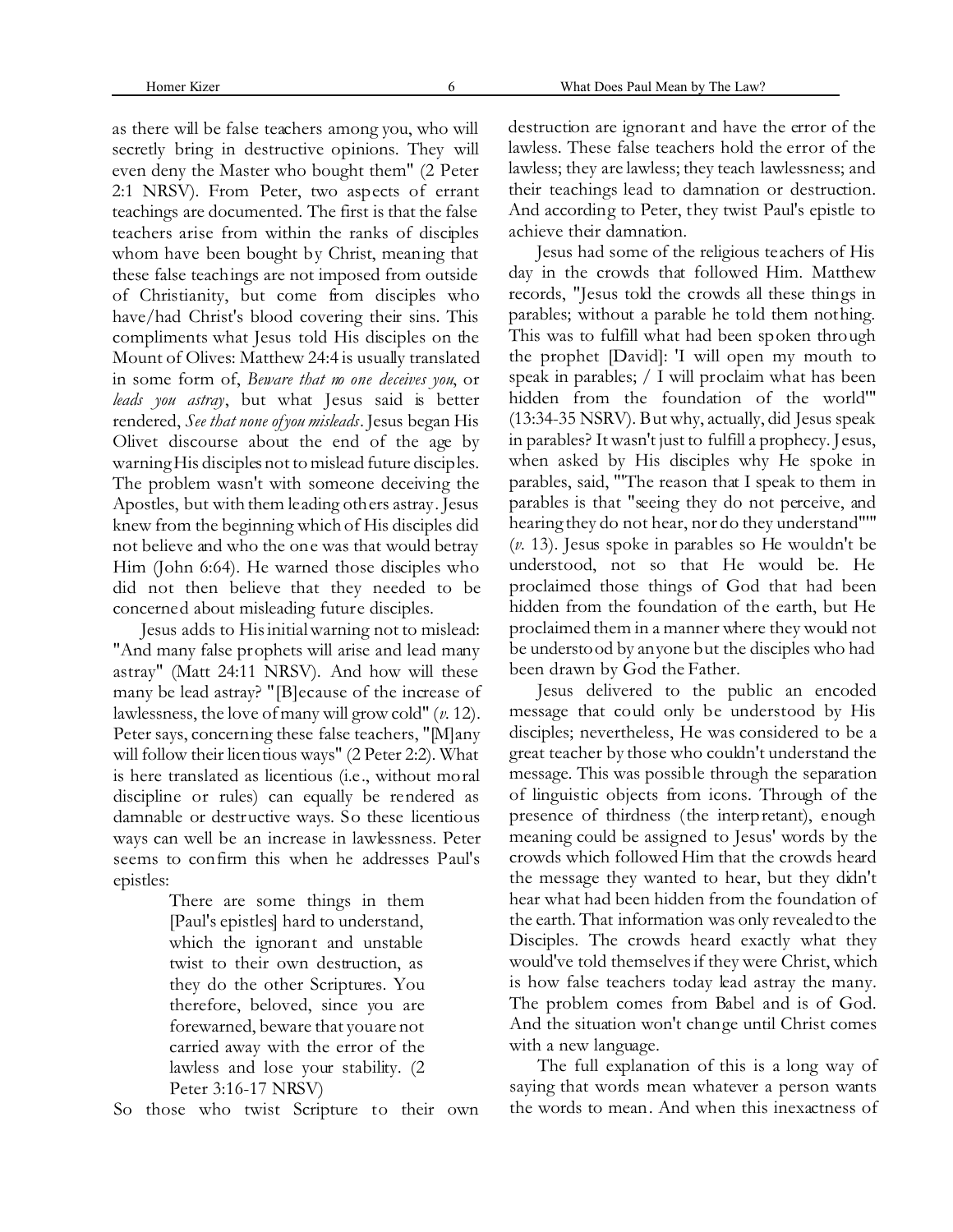meaning is coupled to representational distance (i.e., mimetic, metaphoric, metonymic usage), the phrase "the law" doesn't necessarily mean *the law*, what the majority of biblical scholars do not understand to this day. A linguistic icon is tethered only slightly tighter to its linguistic object than a pronoun is to its antecedent—and in metonymical usage, the icon behaves like a pronoun, in that its referent must be determined from the context each time it is used. A reader **cannot** assume that the icon has the same referent each time it is used within a passage, let alone within a text, the fault of all languages (especially Hebrew) since God confused them at the Tower of Babel. Again, Hebrew, more so than Indo-European languages, allows and even encourages doubling within the night/day metaphor, thereby clouding intended mimetic representation.

We see examples of how Paul uses the expression *the law* in his epistle to the Romans. Paul writes, "Do you not know, brothers and sisters—for I am speaking to those who know the law—that the law is binding on a person only during that person's lifetime?" (7:1 NRSV). The icon expression *the law* appears twice in one sentence, and a person's instincts would have the referent for both uses be the same. Those who know *the law* would be Jews, and *the law* would be the law of Moses. But is Paul's epistle to Jewish converts at Rome? In his long introductory sentence, he identifies his audience: "Paul, a servant of Jesus Christ, called to be an apostle…through whom [Jesus Christ] we have received grace and apostleship to bring about the obedience of faith among all the Gentiles for the sake of his name, including yourselves who are called to belong to Jesus Christ" (1:1, 5-6). So Paul writes this epistle to Gentile converts. We see this in a later sentence: "I want you to know, brothers and sisters, that I have often intended to come to you (but thus far have been prevented), in order that I may reap some harvest among you as I have among the rest of the Gentiles. I am a debtor both to Greeks and to barbarians" (Rom 1:13-14). Paul isn't a debtor to Jews, his own people. His obligation is to Gentiles.

Paul says that there was agreement with the other Apostles that he should preach to Gentiles while Peter and the other Apostles preached to

physical Israelites (Gal 2:7-9). We find in the Book of Acts that Paul didn't go to Israelites, but was, indeed, the Apostle to the Gentiles; so the Gentiles in Rome who knew *the law* weren't necessarily familiar with the terms of the Sinai covenant, or of the Moab covenant, or of the difference between these two covenants which are as night and day. They wouldn't have been schooled in the traditions of the Jewish elders, which became known by the metonymical expression *the law of Moses*. Rather, prior to their conversion, these Roman Gentiles would've snubbed their noses at Jews, and all things pertaining to Judea. *The law* they knew was *Pax Romana*, the peace of Rome, or the law of Rome (i.e., the civil and natural law codes), which the Empire took into the farthest corners of its domain. As residents of Rome, they would've been subject to Roman rule through the statutes of *Pax Romana*, just as a wife is subject to her husband's rule (Rom 7:2-3).

A wouldbe scholar's instinct to assign Jews or Jewish converts as the linguistic objects of the expression *those who know the law* makes good sense until the remainder of the Paul's epistle to these Roman Gentiles is read. Out of context, Paul's referent can be Jewish converts, but in context, that referent makes no sense, especially so when Paul writes, concerning unconverted Jews, "For I could wish that I myself were accursed and cut off from Christ for the sake of my own people, my kindred according to the flesh. They are Israelites, and to them belong the adoption, the glory, the covenants, the giving of the law, the worship, and the promises" (Rom 9:3-4 NRSV). Paul doesn't identify his own people, Jews, as part of the audience to whom he writes this epistle. Rather, for these Roman Gentile converts, Paul's own people are "other," or "them," in an *us/them* paradigm.

Again, the problem with a *precept upon precept* Bible study is the ease with which a person can say that "those who know the law" are Jewish converts, which then makes the law to which these converts have died the Sinai covenant, or the law of Moses (which they never knew prior to conversion), and which then causes a person to misread chapter 13. So Bible students need to flee from any teacher who advocates studying *precept upon precept, line upon line*.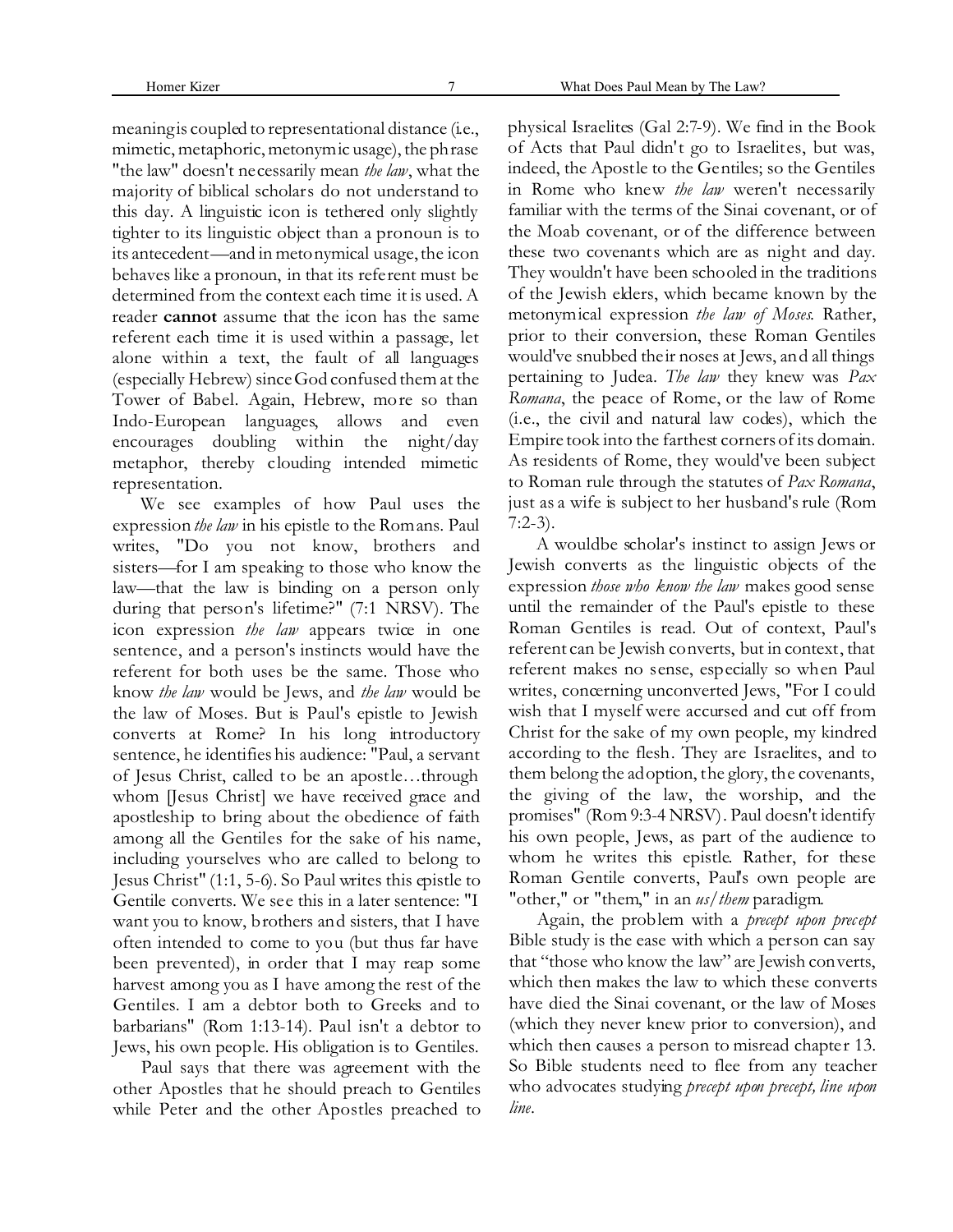Homer Kizer 8 What Does Paul Mean by The Law?

As a Hebrew, one chosen by Christ Jesus to go to *the nations* [Gentiles], Paul understood the day/night metaphor, and uses this metaphor when discussing "the tent, which is our earthly home" (2 Cor 5:1 ESV) and "a house not made with hands, eternal in the heavens" (same verse). The physically circumcised Israelite who dwelt in a tent in the Wilderness of Sin along with his uncircumcised son born after crossing the Red Sea becomes the shadow or representation of Paul's crucified *old man* and born-from-above *new man* dwelling together in a baptized *tent, which is their earthly home*. The tent is subject to the law of sin and death that dwells within its flesh (Rom 7:25), a binding law while the tent remains alive through the inhalation of physical breath. The *old man* and his earthenware tent are inseparable until the death of one or the other causes them to part company. Watery baptism is unto death. If not raised from the water, the earthenware tent would die. But because the tent is resurrected or lifted up, as Jesus of Nazareth was on the cross, it is the *old man* that dies the slow death of crucifixion. So those of *the nations* that know the law can be, and should in context be read as born-fromabove disciples who understand the physical/spiritual metaphor. Paul qualifies his example with, "Likewise, my brothers, you also have died to the law through the body of Christ, so that you may belong to another, to him who has been raised from the dead, in order that we may bear fruit for God" (Rom 7:4). Therefore, regardless of whether Paul's intended referent for *those who know the law* is a physical Jew or Gentile, the person has been raised up as the body of Christ was; the person has been baptized. And this born-fromabove *new man* dwelling in the earthenware tent of the crucified *old man* is free to marry another. This new man lives within a tent that has the laws of God written on fleshly tablets (i.e., the heart and the mind) as the physically circumcised Israelite in the Wilderness entered a fabric tabernacle within which was the old written code inscribed by the finger of God on two stone tablets. Thus, physical circumcision of an Israelite male becomes the visible shadow of spiritual circumcision of the bornfrom-above son of God.

If Paul's epistle isn't to Jews in Rome, then in his first usage of *the law* in the seventh chapter, the referent for *those who know the law* cannot be Jews who were observing the traditions of their elders (Jesus said none were keeping the law Moses gave them [John 7:19]). Are not *those who know the law* lawyers? Of course, they are. Therefore, Paul's second usage of the icon expression *the law* cannot be the law of Moses. It can be "the covenant," using the definite article. It could be "the Sinai covenant," but this usage implies Paul's first usage is also the Sinai covenant, thereby making the referent for *those who know the law* Jewish coverts, which remains problematic when the epistle is addressed to *Gentiles who belong to Jesus Christ*. The better reading, then, has Paul's second usage of *the law* as the law of Rome, which all Roman Gentile converts would have known, and would have been proud of prior to being drawn by God the Father.

Under the Law of Moses, marriage contracts were not binding until death; Moses allowed for bills of divorce, which Jesus said were not part of original intent. So the internal evidence—the example of marriage that Paul cites—precludes *the law* Paul references in verse 1 from being the Torah, or the law of Moses. That is correct. The information contained within the context of the sentence excludes the law of Moses, or the Torah from being the referent for Paul's second usage of the icon expression *the law.* If the law of Moses or the Torah isn't the referent for Paul's second usage, then Jewish converts cannot be the referent for *those who know the law*. A close reading of the sentence contradicts the traditional reading of the passage.

Can *those who know the law* refer to Gentile Christians who have learned the law? Again, possibly. But from what law have they been freed? *Pax Romana* is the only possible referent, for the law of God has been written on their hearts and minds, which certainly doesn't free them from *the law* to which they were never in bondage, unless that law is the law of sin and death. It cannot be the law of Moses, or the law of God. And we have circled back unto ourselves. The born-from-above *new man* has been liberated from the law of sin and death, which still, though, dwells in his members.

Gentile converts were, indeed, dead to the law of sin and death. They were never under the Sinai covenant, so they were not now dead to a covenant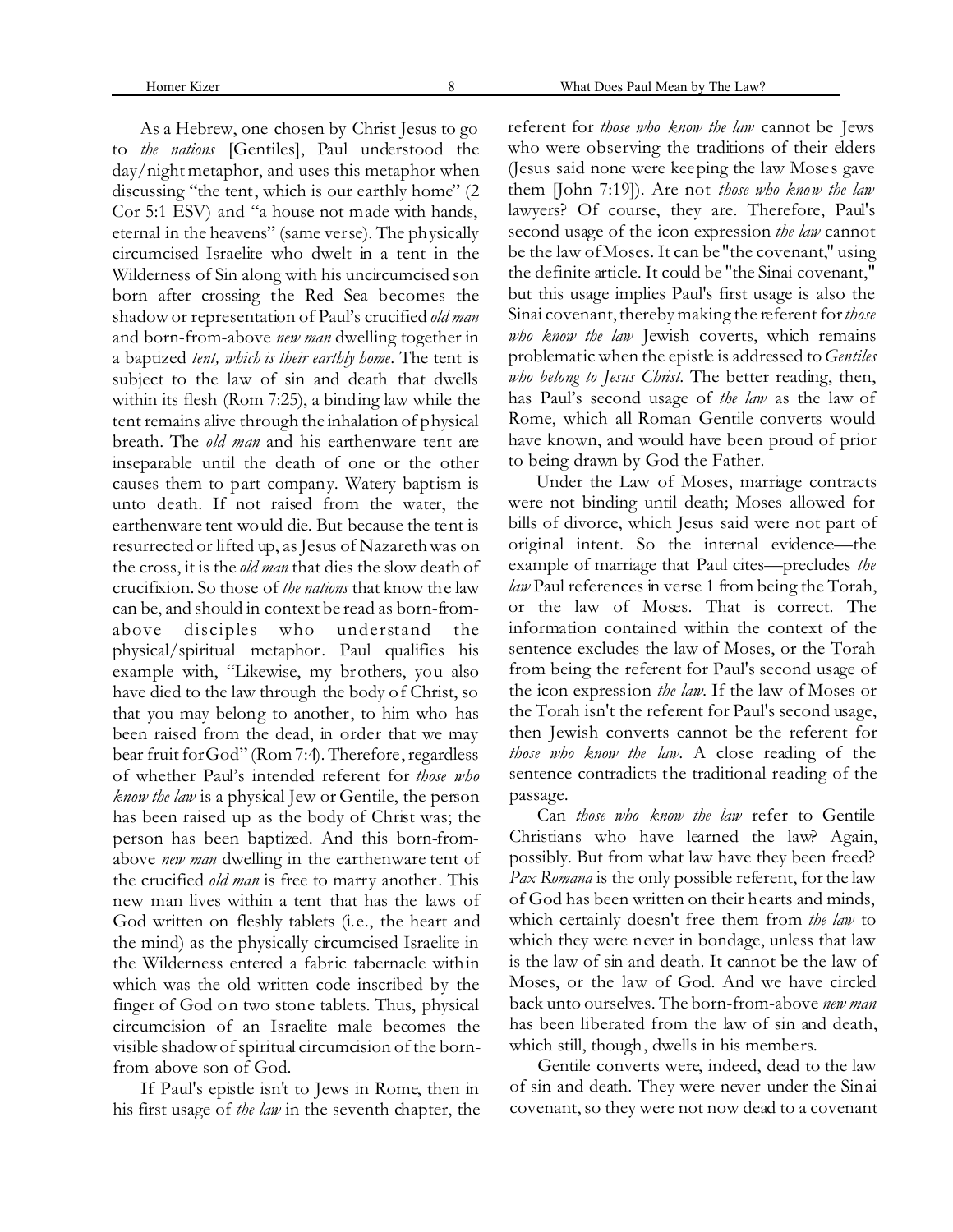to which they had never been in subjection. They were previously under *Pax Romana* and they were slaves to sin. These Gentile converts weren't under bondage to God, or Moses, or the temple in Jerusalem. They were living at, as far as they were concerned, the center of all civilization. So to say that they were previously under the bondage of the law Moses is being dishonest with Scripture at best.

The Gentile converts at Rome certainly had not died to the laws of God, which were written on their hearts and minds (Jer 31:31-34 & Heb 8:10 & 10:16). They had become, as disciples, "God's own people" (1 Peter 2:9), so it is to God that they now belong. They weren't previously under the law of Moses, nor under the Sinai covenant, so again, they couldn't be dead to a law to which they hadn't been in subjection. Rather, they have died to the law of sin and death, and they have died to the law of Rome, *Pax Romana*, which is why Paul cannot quit his epistle to these converts at Rome without reinforcing the idea of obedience to civil authority (Rom 13:1-7). Paul wants to make sure that the person who is dead to Roman authority so that the person can bring forth fruit for God doesn't think that the person doesn't have to obey the civil government.

Without changing his iconic expression, Paul either shifts referents, which in Classical Rhetoric is a logical fault called equivocation, or he clarifies the law to which a disciple is dead. In verse 5, Paul writes, "While we were living in the flesh, our sinful passions, aroused by the law, were at work on our members to bear fruit for death" (NRSV). Does the law of God, or the law of Moses arouse sinful passions? It doesn't, does it? Both identify sin, which is lawlessness (1 John 3:4). Neither arouses sin. But what Paul calls "the law of sin" (Rom 7:23) that dwells in his members is what arouses sinful passions. Paul's use of the expression *the law* in verse 5 could be rendered as "base desires"—and looking forward to the end of the chapter, we see Paul pitting law against law: "So then, with my mind I am a slave to the law of God, but with my flesh I am a slave to the law of sin" (*v.* 25). The law of sin isn't a formal code; it isn't "the old written code" (*v.* 6). Rather, it is the passions of the flesh.

A *precept upon precept* Bible study becomes impossible when dealing with the iconic expression *the law*, for the expression isn't linked to one precept, but to many, with more to be added shortly. For Paul, there is an additional category of law that might best be called natural law, of which the law of sin and death is its most recognizable member. (As an aside, there has been considerable hooting by wouldbe scholars at Herbert Armstrong for "inventing" a category of law called natural law. Those who have hooted need now to also hoot at the Apostle Paul.)

Arriving now at verses 6, we find yet another referent: "But now we are discharged from the law, dead to that which held us captive, so that we are slaves not under the old written code but in the new life of the Spirit" (*v.* 6). In this verse, the expression "the old written code" and "the law" seem to have the same referent, since the referent for both phrases has formerly held Gentile converts captive. This referent cannot be the referent for the law of God, because these Gentile converts have been made into *God's own people*. They were not formerly held captive by God.

Both the *old written code* and *the law of sin and death* reference the physical administration of death. Paul writes, "Now if the ministry of death, carved in letters on stone, came with such glory that the Israelites could not gaze at Moses' face because of its glory, will not the ministry of the Spirit have even more glory?" (2 Cor 3:7–8 ESV). It is not the face of Moses upon which spiritually circumcised Israelites gaze, but the face of the glorified Bridegroom, Christ Jesus. Not even Moses could gaze at the face of *YHWH*, circumcised Israel's *Elohim*. Flesh and blood cannot behold those things that are of Spirit. Likewise, until born-from-above sons of God receive a *house not made with hand but heavenly*, they are unable to gaze directly upon the face of the Bridegroom, but must see darkly—as if looking at the sun through smoked glass—the ministry of the Spirit. They are only able to see this glorious ministry by the shadow it casts in the form of the ministry of death. Therefore, the *old written code* forms the visible shadow of the laws of God written on hearts and minds as the ministry of death forms the shadow of the ministry of the Spirit.

In his epistle to the Galatians, Paul uses the imagery of imprisonment to describe the Sinai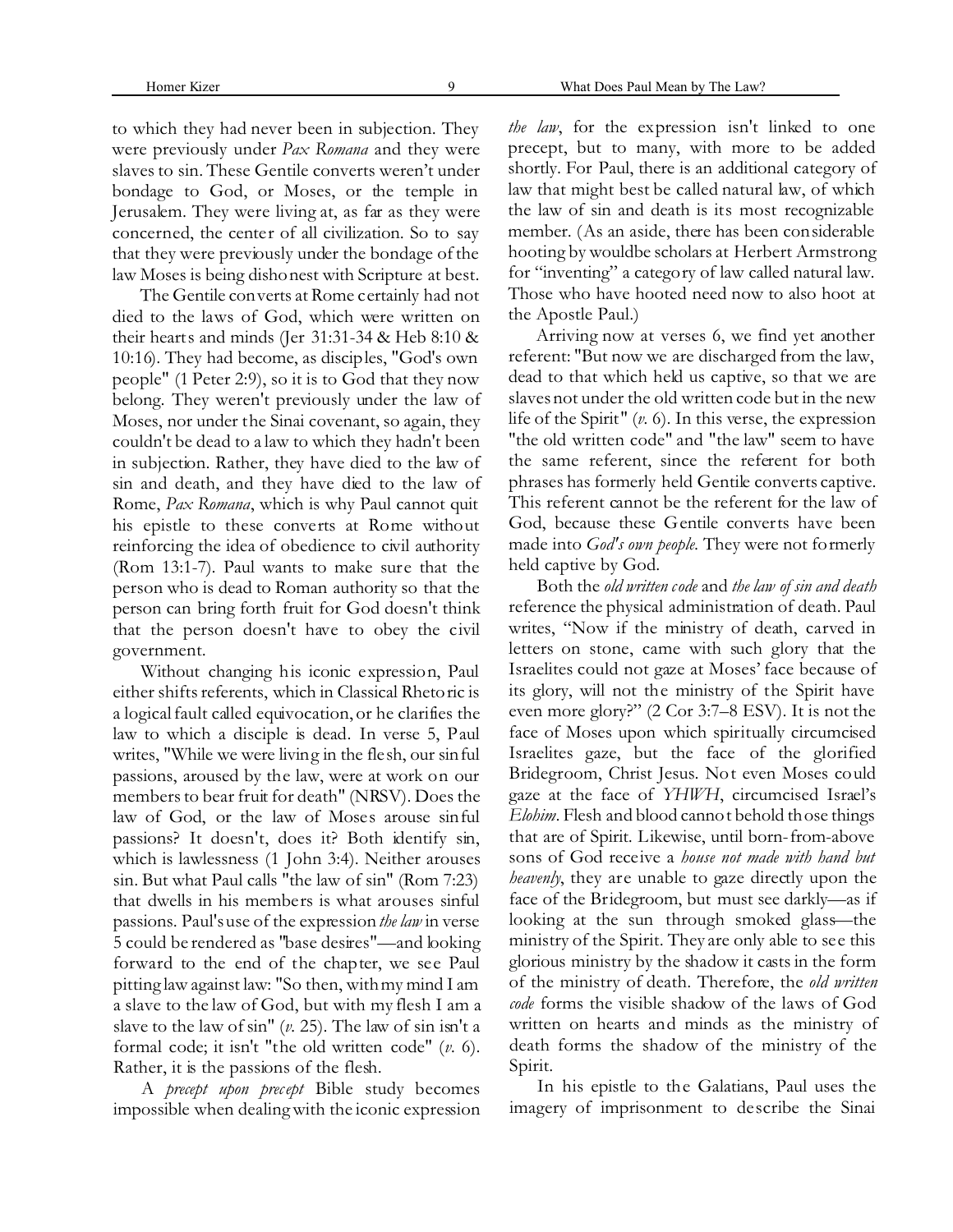covenant: "But the scripture has imprisoned all things under the power of sin" (3:22 NRSV); and "Now before faith came, we were imprisoned and guarded under the law" (*v.* 23). Legally, the Sinai covenant is a single law, the one that has been abolished (Eph 2:15), the one that separated the circumcised from the uncircumcised. Because of his education, Paul perceives the Sinai covenant as having imprisoned Israel. Christianity, then, becomes the ultimate jailbreak for Paul. Through faith in Christ Jesus, the *old written code* that had enslaved physical Israel has been abolished. It was nailed to the cross in the form of Christ Jesus, who knew no sin but was made sin.

But with the passing of the ministry of death, which had such glory that Moses had to wear a veil over his face, the ministry of the Spirit isn't about drawn and called disciples living as spiritually circumcised sons of disobedience, but as Israelites. Many sons of disobedience are called, but few are chosen (Matt 22:14); for few will hear the words of Jesus and believe the One who sent Him by putting Jesus' words into practice. Too many called sons of disobedience continue to live as Gentiles, thereby squandering mercy and mocking God.

Returning to Paul's epistle to Gentile converts at Rome, readers see that since the earthly tabernacles of these converts haven't been discharged from the law of sin, as Paul will discuss in the latter part of chapter 7, that while the referent in verse 6 might be the law of Rome, that referent is ruled out by verse 7: "What then should we say? That the law is sin? By no means! Yet, if it had not been for the law, I would not have known sin. I would not have known what it is to covet if the law had not said, 'You shall not covet'" (NRSV). Where is a law written about coveting? In the Ten Commandments? Which is that portion of the Sinai covenant the *Logos* spoke from atop the mountain. Paul makes the entirety of the Sinai covenant synonymous with *the old written code*, thereby making the referent for *the old written code* the law which made holy physical Israelites (Exod 19:6), the law which separated circumcised from uncircumcised. The referent isn't the law of God which Abraham kept both prior to, and after his circumcision (Gen 26:5). Nor is the referent the law of God that Jeremiah says will be written on hearts and minds

under the new covenant.

Backing up now, is it possible that every one of Paul's usages of the iconic phrase *the law* refers to the Sinai covenant? Possible, yes, but contradicted by to whom he wrote his epistle, and by Moses allowing divorce. Even if whoever brought the gospel of Christ to these Roman Gentiles had taught them to *judaize*, which is what Paul says Peter taught Gentile converts (Gal 2:14) and what he, himself, would have taught Gentile converts since his gospel was consistent with the other Apostles (Gal 2:1-2), then it is a little more likely that some of his earlier references were to the Sinai covenant. But the internal context would never have had these converts being married to God by the Sinai covenant. So while the Sinai covenant cannot be conclusively ruled out as the referent for some of Paul's earlier uses of *the law*, it can be for practical purposes, which means that Paul has introduced a new referent in verses 6 & 7 without modifying his iconic phrase.

The problem with biblical scholars has been their reluctance to challenge the words on the page. All of the biblical text is the inspired word of God, but inspired doesn't mean infallible. Inspired is the global condition in which a text is produced. Infallible is the state or condition in which a text is received. And since Daniel's prophecies were sealed and secret until the time of the end, the Scriptures that Paul read even under inspiration are not the same Scriptures I read today, if, indeed, we have arrived at the time of the end. Yes, the icons Daniel wrote have remained the same. But Daniel's inscribed words were sealed and secret until the time of the end, when these Scriptures change meaning through being unsealed and no longer secret. By changing meaning, then every reading prior to when God the Father unsealed them is flawed. The Bible itself changed its meanings. And with this as background, when we return to Paul's use of *the law*, we don't encounter the reality of *the law* but a linguistic representation that has been filtered through Paul and at least two languages. That representation began as either a mimetic, a metaphoric, or a metonymic expression, each with a certain representational distance away from the reality of what the expression represents.

When Paul's use of *the law* in verse 6 of chapter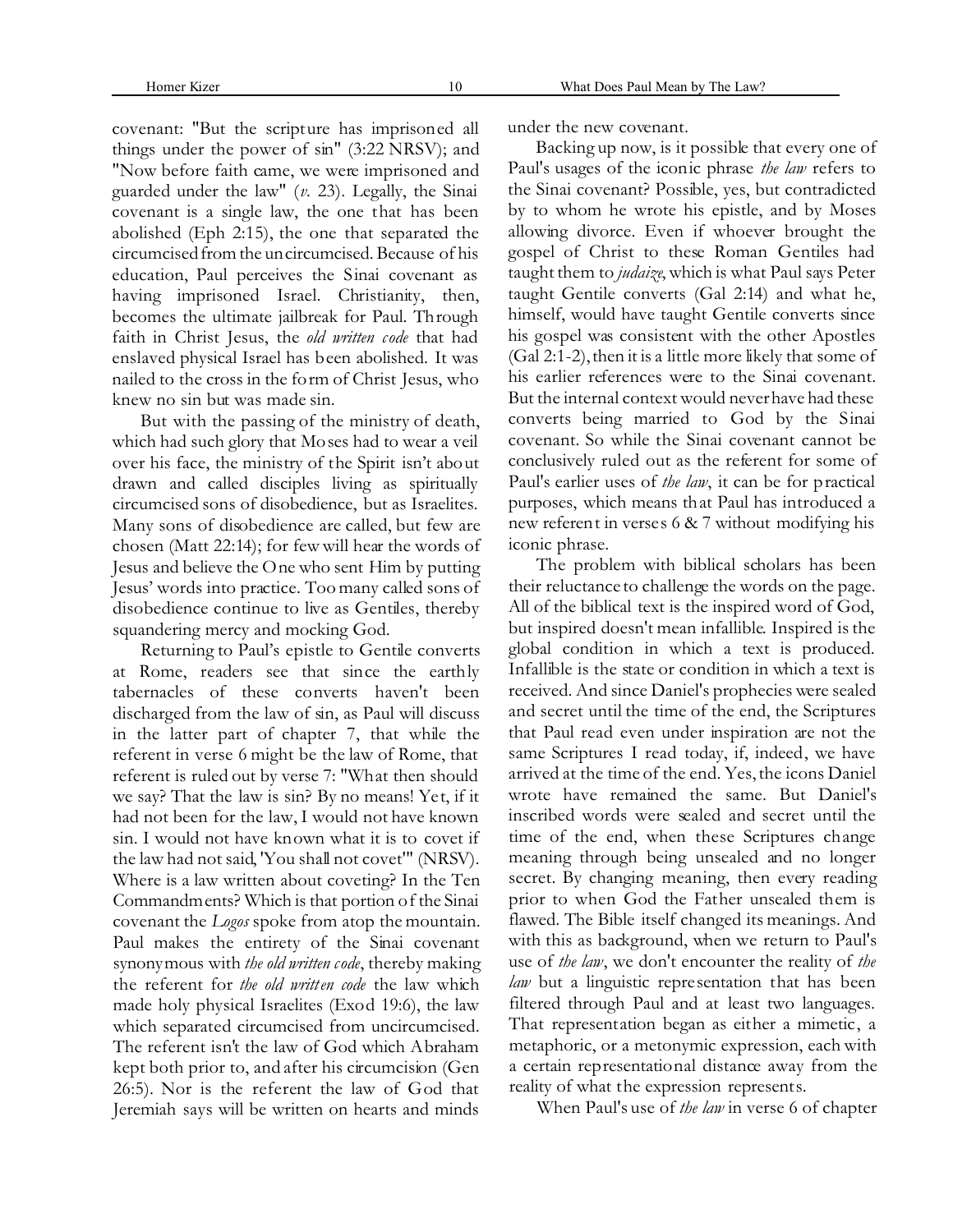7 is placed in context with the other references to *the law* that Paul uses in just this one chapter, we find that Paul treats the phrase *the law* as we do the pronoun "they," which can represent any number of plural antecedents. A person can argue that the Sinai covenant is intended as the referent for the phrase in verses 1 through 5, but to do so necessitates the entire passage being addressed to Jewish converts, which works against what Paul writes in his introductory remarks, and against his entire discussion of his sorrow that his own people are cut off from Christ (chapters 9-11). Also, to argue for Jews being the referent for *those who know the law* (7:1) makes Paul writing, "Now I am speaking to you Gentiles. Inasmuch then as I am an apostle to the Gentiles, I glorify my ministry in order to make my own people jealous, and thus save some of them" (11:13-14) into gibberish if these Roman converts aren't Gentiles—and if Gentiles, they would've been imprisoned by *Pax Romana* prior to their conversion, not by the Sinai covenant or the law of Moses.

Paul uses equivocation in his Aristotelian argument to the Galatians. Equivocation is, again, the shifting of referents for the same linguistic expression. We identify such word usage as a logical fallacy, because we have been taught to make that identification. Apparently Paul didn't perceive this sleight-of-hand usage as a fallacy, for he repeatedly practices it, which is one reason why Peter says Paul's epistles are hard to understand (2 Peter 3:16). If, when a person reads a passage, the person continually has to check how the writer uses a phrase, the writer makes the reader work harder than the reader should have to. Paul is exactly this kind of a writer. His word usage isn't sloppy, but rather, very dependent upon his reader being able to contextualize what he writes. Paul doesn't give his reader much help in understanding his referents. Therefore, careless readers twist Paul's epistles to their own destruction. Even careful readers occasionally have to scratch their heads as they reconstruct the context for Paul's letters. And intellectually dishonest readers find a gospel of lawlessness within Paul's epistles, for which Paul would upbraid them in terms that would scour their consciences, if they were ever genuine.

What about Paul's law of faith? How are we to

make sense of what he writes when he finds a law of works which opposes a law of faith: "Then what becomes of boasting? It is excluded. By what law? By that of works? No, but by the law of faith. For we hold that a person is justified by faith apart from works proscribed by the law" (Rom 3:27-28 NRSV). Two concepts are in play: justification by faith through the law of faith; and works proscribed by the law of works. Readers cannot turn directly to a scriptural passage and find God or Moses labeling this *the law of works*, and this *the law of faith*; so readers need Paul's help in identifying the referents for his phrases. Certainly, we can say that the law of Moses is the law of works, and the law of love is the law of faith, but we would sound as ignorant as others who have twisted Paul's epistles to their own destruction (2 Peter 3:15-17)—and we don't need to sound this ignorant. Paul adds sufficient clarification in the 10th chapter that a good reader will find Paul's assignment of his intended referents to his *law of faith* and *law of works*.

Paul, continuing his discussion of his own people's lack of conversion, writes, "Brothers and sisters, my heart's desire and prayer to God for them is that they may be saved" (Rom 10:1 NRSV). And we encounter a discussion of salvational issues. In their then present state, his own people (i.e., the Jews) were not saved; so we can expect the ensuing passages to reveal how his own people can alter their spiritual state. "I can testify that they have a zeal for God, but it is not enlightened" (*v.* 2). Thus, the first thing his own people will have to add to their zeal is enlightenment. "For being ignorant of the righteousness that comes from God, and seeking to establish their own, they have not submitted to God's righteousness" (*v.* 3).

There is a righteousness that comes from God, and one established by Paul's own people, the Jews. We can say that the righteousness that comes from God is the righteousness that comes from the law of faith—Paul will shorten this expression to "the righteousness that comes from faith" (Rom 10:6 NRSV). About this righteousness, Paul has previously written: "Gentiles, who did not strive for righteousness, have attained it, that is, righteousness through faith; but Israel, who did strive for the righteousness that is based on the law, did not succeed in fulfilling that law. Why not? Because they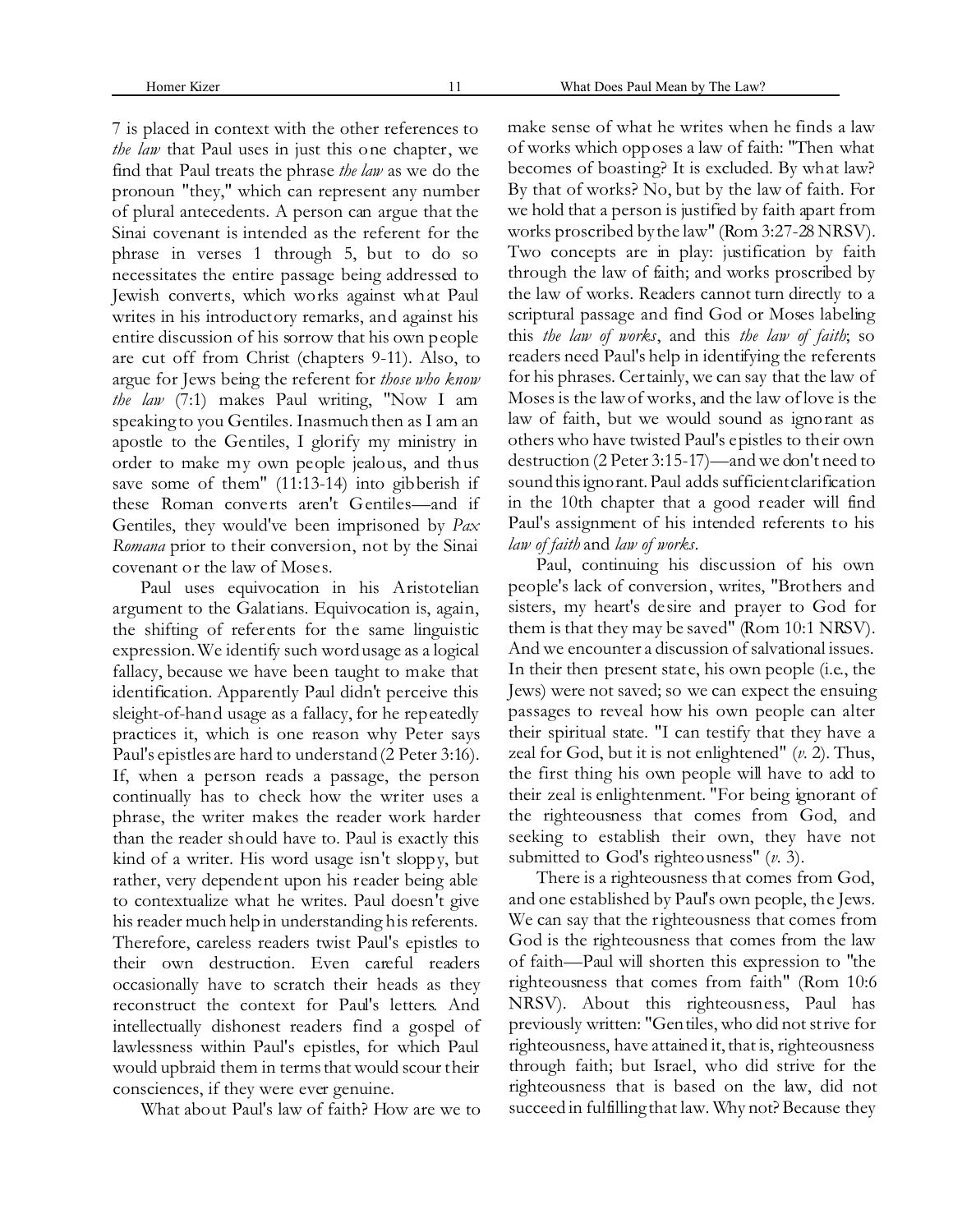Paul cites the second covenant mediated by Moses as *the righteousness that comes from faith*, for under this second covenant (Deu 29:1), after the blessings and cursings had come upon the circumcised nation, and the nation found itself in a distant land (Deu 30:1), if the nation then turned by faith to God and began to keep his law and to love God, He would bring the nation back to Judea and give the nation circumcised hearts and minds (30:6). The physically circumcised nation would then have pursued righteousness by faith, and would have become spiritually circumcised; thus, salvation was offered to the physical nation by a law (Rom 9:31) that was not obtained. But when born into Judea, the nation needed no faith to keep the commandments. The nation needed faith to love their neighbors as themselves (Luke 10:25–37), or to give away wealth and follow Jesus (Luke 18:18–30). That faith wasn't present. Gentiles, however, are like Israelites in far countries. When these drawn and called Gentiles turn from disobedience and begin living by the laws of God, loving God with all of their hearts and all of their minds, they obtain a righteousness that they were not before seeking. And herein is the flaw within the greater Christian Church: if Gentiles when called do not turn from disobedience and do not begin living by the laws of God written on their heart and put into their minds, they reject the righteousness that comes by faith. They are, when naked before God, cloaked in the righteousness of Christ so that they can make the journey from distant lands to Judea fully clothed. They did not put on Christ to live as they had been living in these distant mental landscapes. Therefore, they reject Grace when they continue to live as Gentiles.

Again, additional identification of Paul's law of works is found in, "Moses writes concerning the righteousness that comes from the law, that 'the person who does these things will live by them'" (Rom 10:5 NRSV). His citation of Moses comes from Leviticus: "You [Israel] shall keep my statutes and my ordinances; by doing so one shall live: I am the Lord" (18:5). If Paul didn't habitually practice equivocation, we could stop here and identify with certainty *the law* that is his *law of works*. But since he uses the language without the precision we expect at the beginning of the  $21^{st}$ -Century, we must track down his referents: Paul writes to Gentile converts at Galatia, "My point is this: the law, which came four hundred thirty years later, does not annul a covenant previously ratified by God, so as to nullify the promise. For if the inheritance comes from the law, it no longer comes from the promise; but God granted it to Abraham through the promise" (3:17-18). So *the law* here is the Sinai covenant, made with Israel and by which Israel became a holy people (Exod 19:5-9).

The promise made to Abraham introduced circumcision with receipt of the Breath of God—the addition of the aspirated /*ah*/ radical to Abram's name is the addition of vocalized breath to his name. This addition of vocalized breath, or visible breath, forms the shadow of the addition of the invisible Breath of God [*Pneuma 'Agion*] to disciples when born of Spirit [*Pneuma*]. Therefore, Abraham's circumcision following receipt of the promise of life equates to the uncircumcised children of the nation that left Egypt becoming circumcised after they cross the Jordan and enter into the promised land of God's rest. Uncircumcision puts on circumcision when entering into life. The uncircumcised Gentile will mentally put on circumcision and live as a spiritual Judean when born of Spirit, or this son of God will not be chosen. Again, many are called but few are chosen, for few will by faith leave the mental topography of their nativity and journey to Judea and to the Jerusalem above.

Paul tells the Galatians that Abraham was granted the inheritance through the promise, but the Lord told Isaac, "'I will make your offspring as numerous as the stars of heaven, and will give to your offspring all these lands; and all nations of the earth shall gain blessing for themselves through your offspring, because Abraham obeyed my voice and kept my charge, my commandments, my statutes, and my laws'" (Gen 26:4-5 NRSV). So the inheritance that comes through promise came to Abraham because he obeyed God, and kept His commandments, statutes and laws. Therefore, Paul's law of works cannot be the commandments, statutes, and laws of God that Abraham obeyed.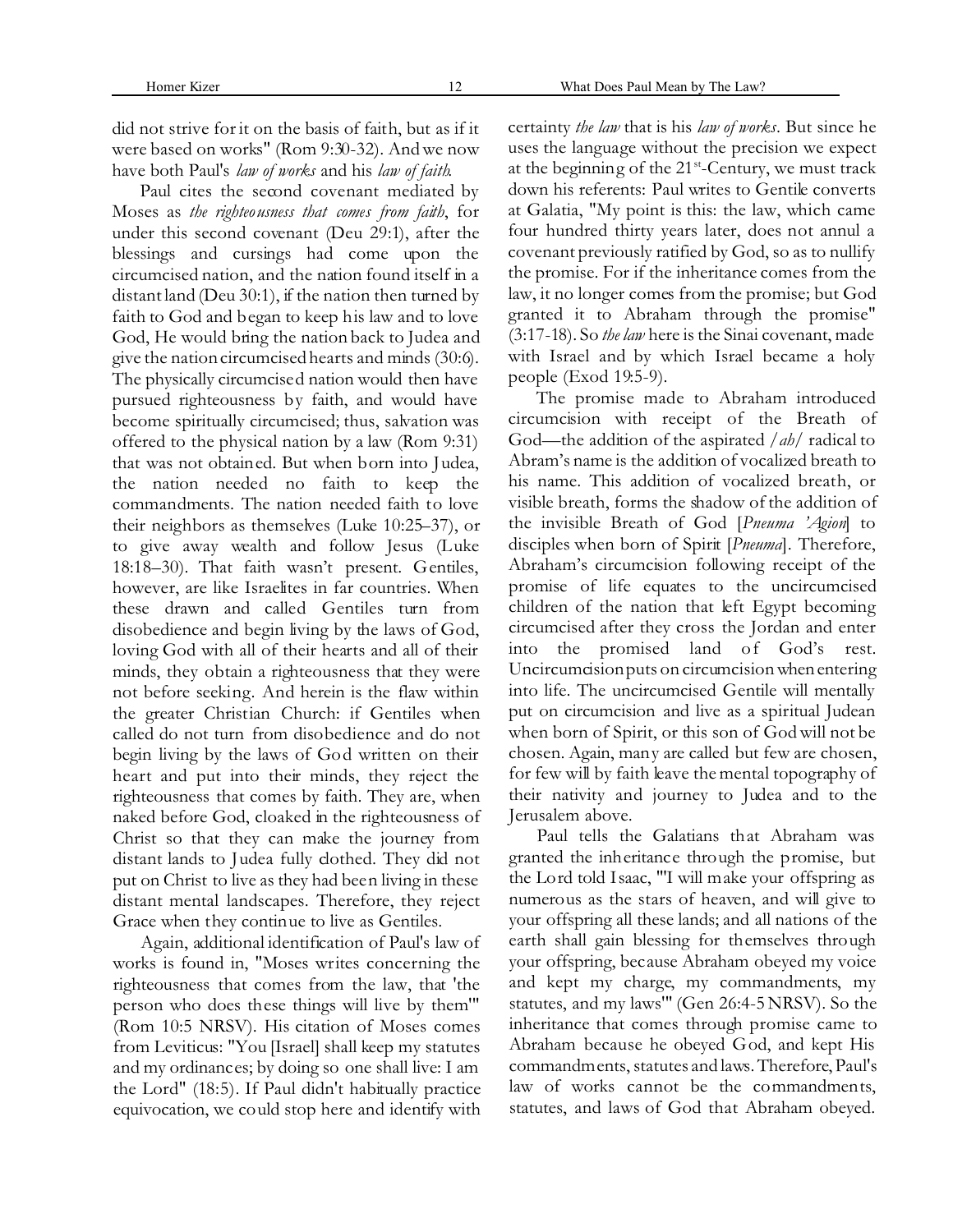The laws of God actually stand opposed to the *law of works*, which cannot be of promise.

The above is an important concept to remember: the law of God (Jer 31:33), or the commandment of God (Deu 30:11)—both expressions singular in number but inclusive of all that is written in the Book of Deuteronomy—is actually opposed to Paul's law of works. Abraham obeyed by faith. If Christ's disciples have faith, they will obey God as Abraham did. A gospel of lawlessness first grieves the Holy Spirit, then sends drawn disciples into the lake of fire. So as a disciple, don't be fooled by Satan's ministers of righteousness who teach that you can ignore the laws of God that have been written on your heart and mind (Heb 8:10 & 10:16). God the Father wouldn't have bothered writing His laws on your heart and mind if He didn't intend for you to keep them.

Returning to Paul's epistle to Gentile converts at Rome, the juxtaposition of promise and works has Paul's *law of works* coming 430 years after the patriarch Israel kept the laws of God—as did his grandfather Abraham—by promise, or by faith. This makes Paul's *law of works* the Sinai covenant. And we see this in Paul's epistle to the Ephesians. Paul writes to the converts at Ephesus: "So then, remember that at one time you Gentiles by birth, called 'the uncircumcision' by those who are called 'the circumcision'…remember that you were at one time without Christ.…But now in Christ Jesus you who once were far off have been brought near…For he is our peace; in his flesh he has made both groups into one and has broken down the dividing wall, that is the hostility between us. He has abolished the law with its commandments and ordinances, that he might create in himself one new humanity" (2:11-15 NRSV). What law had divided circumcision from uncircumcision? The Sinai covenant: it was by the Sinai covenant that Israel became a holy people (Exod 19:6), a people set apart for God's service. That covenant has been abolished, for under the new covenant, drawn disciples "are a chosen race, a royal priesthood, a holy nation, God's own people" (1 Peter 2:9). The barrier of physical circumcision has been broken down. Circumcision is now of the heart and mind.

*The law* that has been abolished is the Sinai

covenant, with its commandments and ordinances and clipped foreskins. But *the law* of God, with its commandments, statutes and ordinances hasn't been abolished. Rather, this is *the law* that is holy; this is *the law* of God that has been written on the hearts and minds of drawn disciples (Jer 31:33) through spiritual circumcision.

We can say with certainty now that *the law* Paul references in Romans 10:5 is the Sinai covenant, which was abolished by the Covenantor's death at Calvary. Israel is free to remarry if anyone will have her, as faithless as she is. Gentiles are likewise free to remarry, for they are no longer under bondage to the law of sin and death. Nor are they spiritually subject to the laws of Rome, which deifies the Emperor. They no longer have to worship the Emperor, and their liberation will cost many of them their physical lives.

The law to which these Gentile converts at Rome are dead is *Pax Romana*, which required each resident to worship the Emperor as god. They were never under the Sinai covenant. Rather, they were formerly in a covenant relationship with the Roman Empire, a covenant which required them to worship the Emperor. Paul likens *Pax Romana* to the Sinai covenant, from which his people (i.e., the Jews) have been liberated. The analogy works quite well. And Paul isn't above using equivocation to reinforce his analogy, so he freely shifts referents, sliding one in and one out within the same sentence as if the iconic expression *the law* is the pronoun *they*.

Now, for Paul's law of faith, which he identifies by the icon phrase, *the righteousness that comes from faith*: Paul writes, "But the righteousness that comes from faith says, 'Do not say in your heart, "who will ascend into heaven?"'" (Rom 10:6), and Paul continues his quoting of the second covenant mediated by Moses, which he here identifies as *the righteous that comes from faith*, or his *law of faith*. Thus, Paul's law of faith is the covenant mediated by Moses, made in Moab with the children of the Israelites that left Egypt. It is the second covenant, or the Moab covenant, by which God promises to circumcise hearts and minds [*naphesh*] (Deu 29:1-31:13) when Israel believes God unto obedience by observing all of the commandments and decrees written in the Book of Deuteronomy.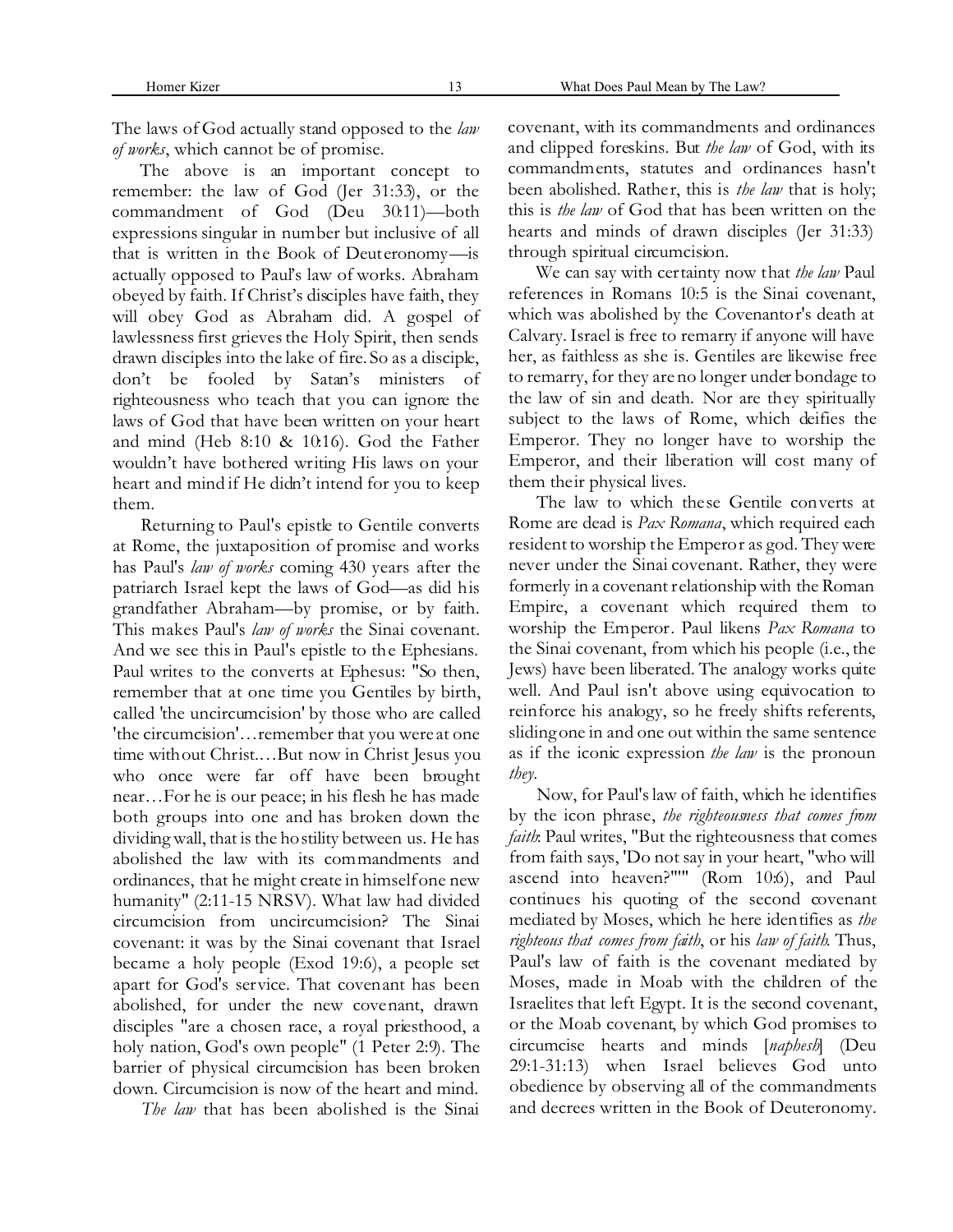Homer Kizer 14 What Does Paul Mean by The Law?

The new covenant (Jer 31:31-34; Heb 8:8-12 & 10:16-18) is the Moab covenant with better promises. When the mediator changed from Moses to Christ Jesus, the promises changed from being physical to being spiritual. Life and prosperity, death and adversity (Deu 30:15) go from being physical life to eternal life, physical death to the second death.

All of the above discussion of law relates to eternal life through understanding that a person cannot assume a passage says this or that without reading the passage in its context. With Christ's death at Calvary and His resurrection three days later, passages that pertained at a physical level have been elevated to a spiritual plane. The eternal covenant, or new covenant, is the second covenant mediated by Moses (Deu chpts 29-31) with better promises added. Until a person comprehends how binding are its terms, the person will not realize the seriousness of his or her calling.

Once drawn by God the Father, a disciple is no longer under the law, because the laws of God or the essence of all that is contained in the Book of Deuteronomy has been written on the disciple's heart and mind; the disciple has been spiritually modified. The disciple has received the Holy Spirit, which causes hearts and minds to be circumcised through the writing of the laws of God on these hearts and minds. The Breath of God inside a person causes the person to receive a circumcised heart and a circumcised mind—and such circumcision was offered to physical Israel under the second covenant (Deu 30:6). The "key of David" is understanding this fact, which explains why King David will be in the first resurrection, why he has received the promise of eternal life. King David had the Holy Spirit/*Pneuma* (Ps 51:11); Jesus confirmed that David had the Holy Spirit (Mark 12:36; Matt 22:43), which is the *Pneuma* or Breath of God. Jesus described the Holy *Pneuma* as being like wind (John 3:8). Breath is like wind. The Holy Spirit is the Breath of God, the breath of either *Theos* or *Theon* (John 1:1-3). Both have the same Breath, as you have the same breath that I presently have. Jesus' disciples received this Breath when He met with them after being received in heaven (John 20:22). Three thousand additional disciples received this Breath on that day of Pentecost. And King David, who never knew God the Father [*Theon*], received it from *YHWH* through faith. It was offered to physical Israelites who believed God by faith, believing unto obedience by observing all of the commandments and decrees written in the Book of Deuteronomy, the same criteria required of genuine disciples by Christ today.

The internalization of the commandments (Deu 30:11) of God is receiving the Holy Spirit, or the Holy Breath of God. The Commandment or law of God is now inside the person, who is under Grace, the garment of Christ's righteousness and as such remains outside the disciple. Receiving Grace isn't receiving the Holy Spirit, and isn't receiving permission to ignore what's written on the person's heart and mind by the Holy Spirit. Literally, receiving Grace is accepting Christ's sacrifice as your sin offering. This is why even a physical Israelite who had his or her heart and mind circumcised still had to profess that Jesus is Lord, and believe in his or her heart that God raised Him from the dead before receiving salvation (Rom 10:9). King David did both while he lived. This is the answer to Jesus' unanswerable question (Matt 22:41–45; Mark 12:35–37). The reason why the lawyer and the rich young ruler asked Jesus what they must do to receive eternal life was the cultural failure to understand the reason for why King David had received the promise of eternal life. The religious establishment recognized the promise, but had lost the means for achieving the promise. Paul says that they strove for righteousness through works, not faith. David had works: he killed Goliath. But it was by faith that he applied his works; it was by faith that he was willing to engage Goliath. And this is what James tries to explain in his epistle—James' entire discussion of works revealing faith sailed over Martin Luther's level of spiritual understanding. Likewise, Christ's unanswerable question has stymied Christians for two millennia. King David had the Breath of God, received from *YHWH*. In Psalm 110, he confesses that the Messiah will be the physical son [*Adoni*] of *YHWH.* Strong's Concordance is not a reliable guide to understanding the passage, since the second "Lord" in verse 1 isn't *Adonai*, which refers to God, but *Adoni*, which always refers to a human.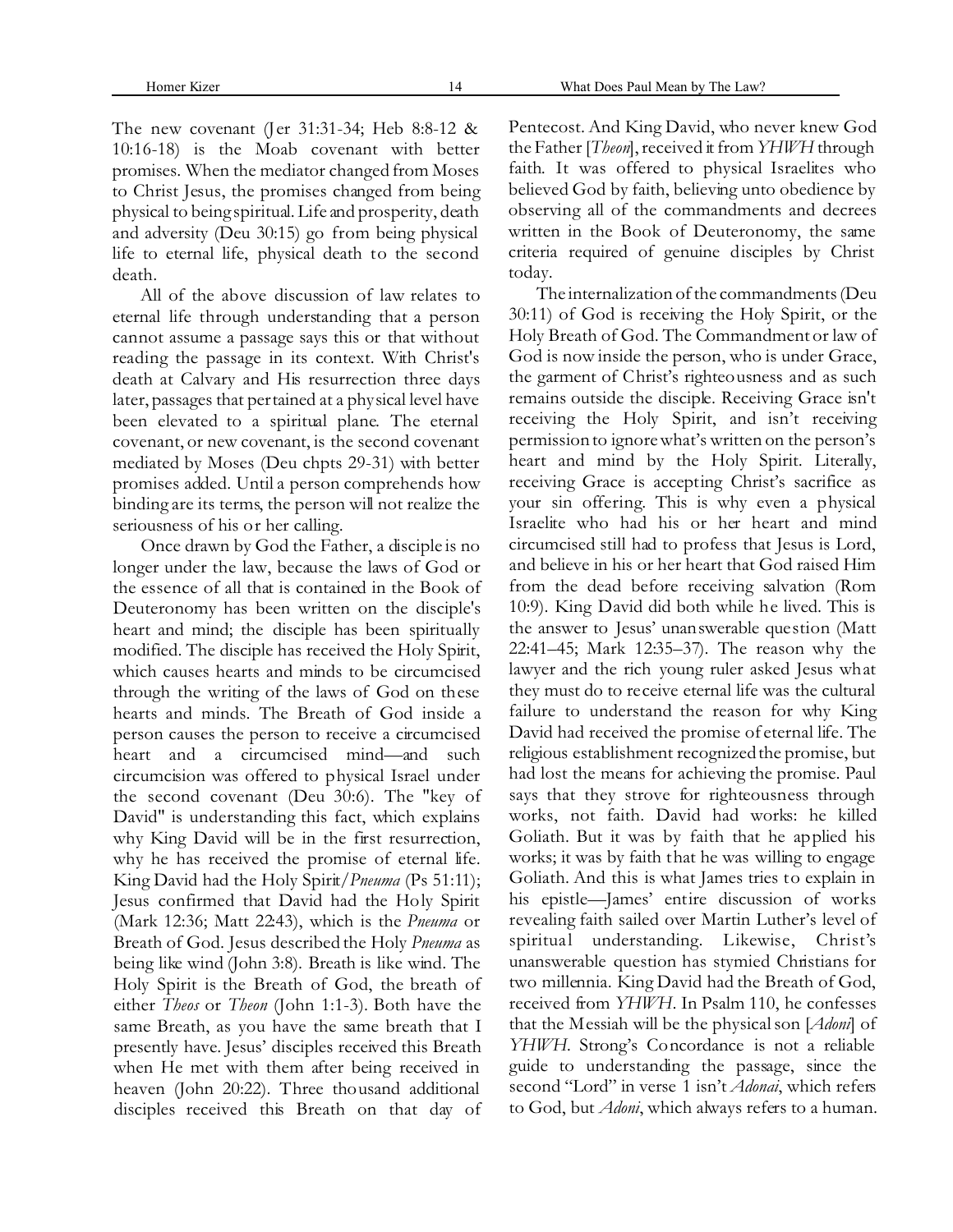Have I sailed all of this over heads? King David knew the Messiah would come as a human, and he said so in Psalm 110. Translators haven't understood what David wrote—they couldn't answer Jesus' unanswerable question—so they have messed up this most important Psalm. But modern translators are not alone in messing up this Psalm: Jesus actually cites the Septuagint rendition of this Psalm. And from the Septuagint, the question cannot be answered, for *Adoni* was rendered as *Kurio* [that "o" is *omega*, not *omicron*].

The key of David is necessary to answer Jesus' unanswerable question, which relates directly to King David, with Jesus even pointing to where His audience should look for the answer. David will be in the resurrection of firstfruits because he had received, by faith, a circumcised heart and mind, and because he had confessed with his mouth that the Messiah would come as a man, as a descendant of his, and that the Messiah would be a priest forever. King David, in Psalm 110, satisfies the criteria Paul lists for a person with a circumcised heart and mind under the Moab covenant to receive salvation (Rom 10:9). The key of David isn't identifying the endtime descendants of the ancient house of Israel—David was king over both houses of Israel, and will again be king over both houses of Israel—so how can knowing physical genealogy open any door pertaining to spiritual Israel? That knowledge is nice, but nearly useless since the law that separated the uncircumcised from the circumcised was abolished at Calvary (Eph 2:15). Since then, there has been one new humanity.

The promises of the new covenant change physical life to eternal life. When the rich young ruler asked Jesus, "'Good Teacher, what must I do to inherit eternal life?'" (Luke 18:18 NRSV), the young ruler thought that receiving eternal life was possible. Christ didn't tell the ruler that he already had eternal life, that he already had an immortal soul, the nonsensical teaching of Greek philosophers. Rather, Jesus said, "'You know the commandments'" (*v.* 20), and He listed enough of the single royal law (i.e., the Ten Commandments) so the young ruler would know the law to which Christ was referring. Jesus certainly didn't tell the young ruler that receiving eternal life wasn't possible until after His death on Calvary. So the better

promise added to the second covenant by the mediator changing from Moses to the glorified Christ wasn't, as I have previously written, the promise of life changing to become the promise of eternal life (Deu 30:15), but the promise of receiving circumcised hearts and minds upon being drawn by God. Under the Moab covenant, obedience preceded spiritual circumcision. Under the new covenant, spiritual circumcision precedes obedience, thereby making necessary the cloak of Grace.

It is easy to teach that salvation wasn't available to physical Israel, but King David makes that teaching a lie. He was a bloody man who will again reign over all of Israel. And in death, he has slain far more hypocrites than he slew Philistines while he drew physical breath. Jesus used him to confound the religious leaders of His day. David continues to confound spiritual leaders today.

Achieving eternal life requires of each of us the faith of David, who believed God, and put his belief into action. Moses told physical Israelites that, with circumcised hearts and minds, keeping the laws and decrees written in the Book of Deuteronomy was not too hard for them (Deu 30:11). Jesus' disciples kept the law of God. We are, likewise, expected to keep the laws, commandments, statutes, and decrees written in Deuteronomy. To not keep them is grieving the Holy Spirit. And to teach others not to keep them makes a person least in the kingdom of heaven (Matt 5:19), if the person will even be there.

Keeping the Ten Commandments as part of the law of God was the reasonable expectation of a person under the Moab covenant; yet Jesus told the Pharisees that none of them were keeping the law Moses gave them (John 7:19). The young ruler thought he had been keeping the commandments as required (Luke 18:21), but if the Pharisees weren't, then the young ruler wasn't as shown by his attitude about selling all he had. His wealth came before God; thus, he wasn't keeping the first commandment. In addition, he was a little short on love toward the poor, which is directly addressed in the Book of Deuteronomy.

Earlier in Luke's account of what Jesus did, a lawyer stood up to test Jesus and asked what he must do to inherit eternal life (10:25), the same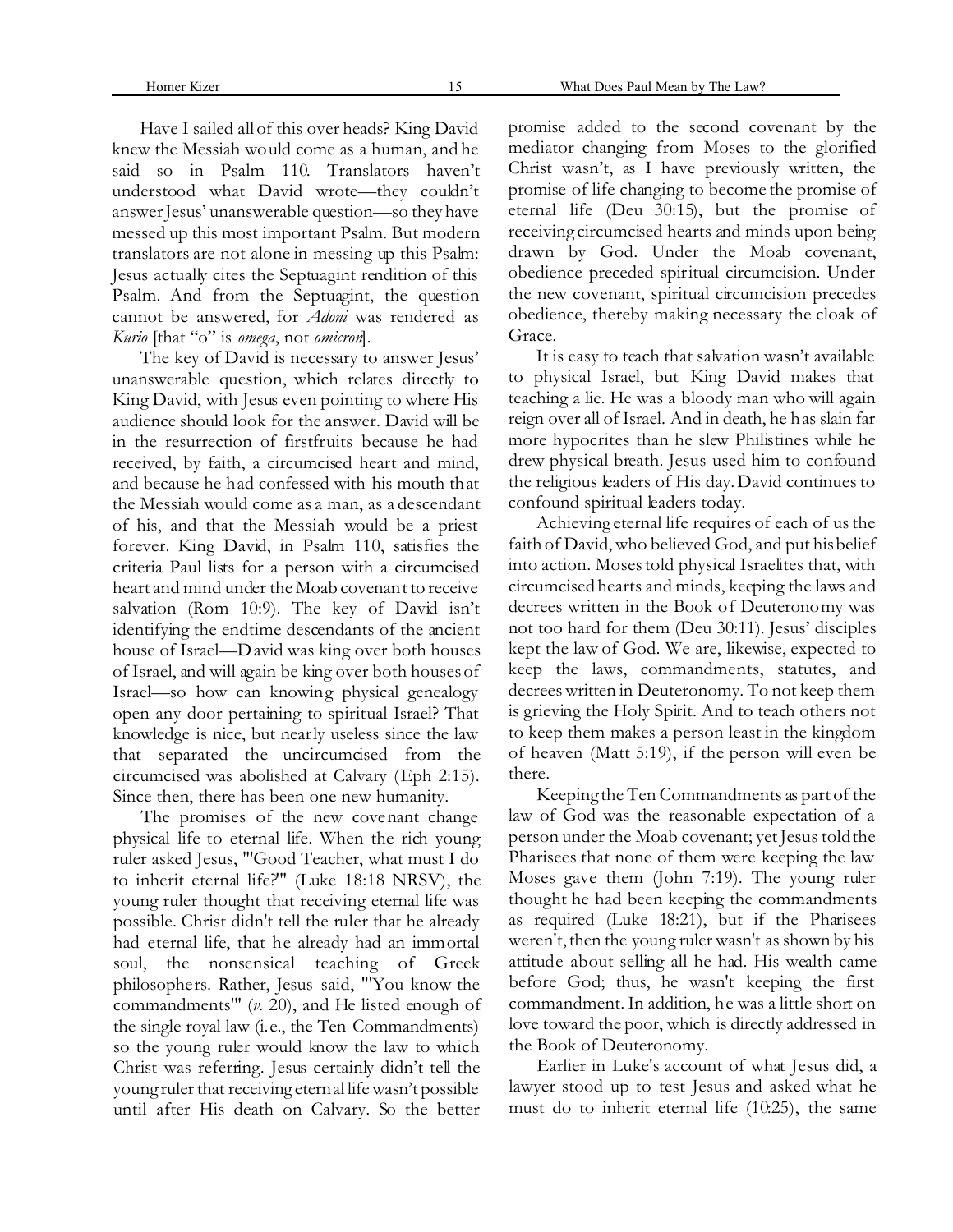question the rich young ruler asked. Jesus' answer was almost the same as in the later incident: "'What is written in the law? What do you read there?'" (*v.* 26 NRSV). The lawyer recited the two summary commandments that incorporate all Ten Commandments as well as all of the Book of Deuteronomy, with the necessary requisite of love both toward God and toward neighbor. It is a mistake to state that these summary commandments reference only the Decalogue, when, in actuality, the Ten Commandments are the codification of the larger law of God that has been bound in a book and placed with the holy ones as a witness against them (Deu 31:26). And Jesus tells the lawyer, "'You have given the right answer; do this, and you will live'" (Luke 10:28). So, according to Jesus, to receive eternal life, it is necessary to correctly read *the law*, and to keep this right reading of *the law*. And we again see how poorly Christians have been taught: Jesus then tells the lawyer he could receive eternal life from the law. Reread the passage for yourself. Doesn't Jesus tell the lawyer, *You have given the right answer; now do this right answer, and you will live eternally*? That is what Jesus said. Salvation was available under the law.

Again, what the lawyer asked about was eternal life, not physical life. So the life Jesus references will be eternal life. And how does a person achieve eternal life, since a person doesn't have it except as a gift from God (Rom 6:23)? Jesus said to do what is written in the law. That single law is the Moab covenant, which has hearts and minds being circumcised, a euphemism for the equally figurative expression of writing the law of God on drawn disciples' hearts and minds under the new covenant.

Gospels of lawlessness actually prevent disciples from receiving eternal life. These gospels are murder weapons, wielded by Satan and his ministers of righteousness. They are accursed gospels. And there are many spiritually uncircumcised Goliaths who must be slain by endtime Davids. He would welcome the fight. Should we be any less eager to spiritually slay Satan's ministers? The battle has been joined, with Christ granting us temporary invisibility. A lot of damage can be done when Satan's ministers of righteousness are unable to see us.

Under the new covenant, what actually occurs

is that a person, for whatever reason, has been picked by God the Father to be spiritually modified so that a relationship between Himself and the person is possible. Sin—any sin, even the smallest sin—separates either angel or human from the Father. Therefore, to have a relationship with the Father, a person must be sin free, which no human has been except for Christ Jesus. But as God the *Logos* prior to His human birth, Jesus' physical life was worth more than all of the Creation. Thus, His shed blood is of sufficient worth to cover a person's sins, thereby reconciling the person to God the Father. As the drawn disciple's high priest, the glorified Christ Jesus bears the sins of the disciple as long as the disciple stays in the covenant relationship which has the disciple believing God unto obedience by observing all of the laws and decrees written in Deuteronomy.

A drawn disciple can argue that he or she is under Grace and not under the law of God, but all the expression means is that Grace remains outside the person as a garment and can be withdrawn, as seen in the pattern of the temple. Likewise, a person can argue that Jesus taught a dispensation of law, while Paul taught a dispensation of Grace—and all the person does is reveal his or her ignorance as the person pits Christ against Paul as if somehow God changed between Passover and Pentecost when Scripture says He is the same yesterday, today, and tomorrow. A person can argue that the law and its commandments have been abolished (Eph 2:15), and that is true. But the law that was abolished is the one that separates the circumcised from the uncircumcised. That law is the Sinai covenant. However, the person who uses this argument usually isn't a careful enough reader to properly assign referents to the metonymic expression *the law*, which, as addressed earlier, functions linguistically like a pronoun, in that its context determines its assignment of object to icon (or signified to signifier). A person can argue that all of Deuteronomy is part of the law of Moses, and as such, is no longer binding on a Christian, but what part of the so-called law of Moses did Abraham not keep? Using the referent Paul does in Romans 7:7 for *the law*, did Abraham covet the possessions of the four kings? Or the land which Lot chose? He didn't, did he? Rather, Abraham obeyed God's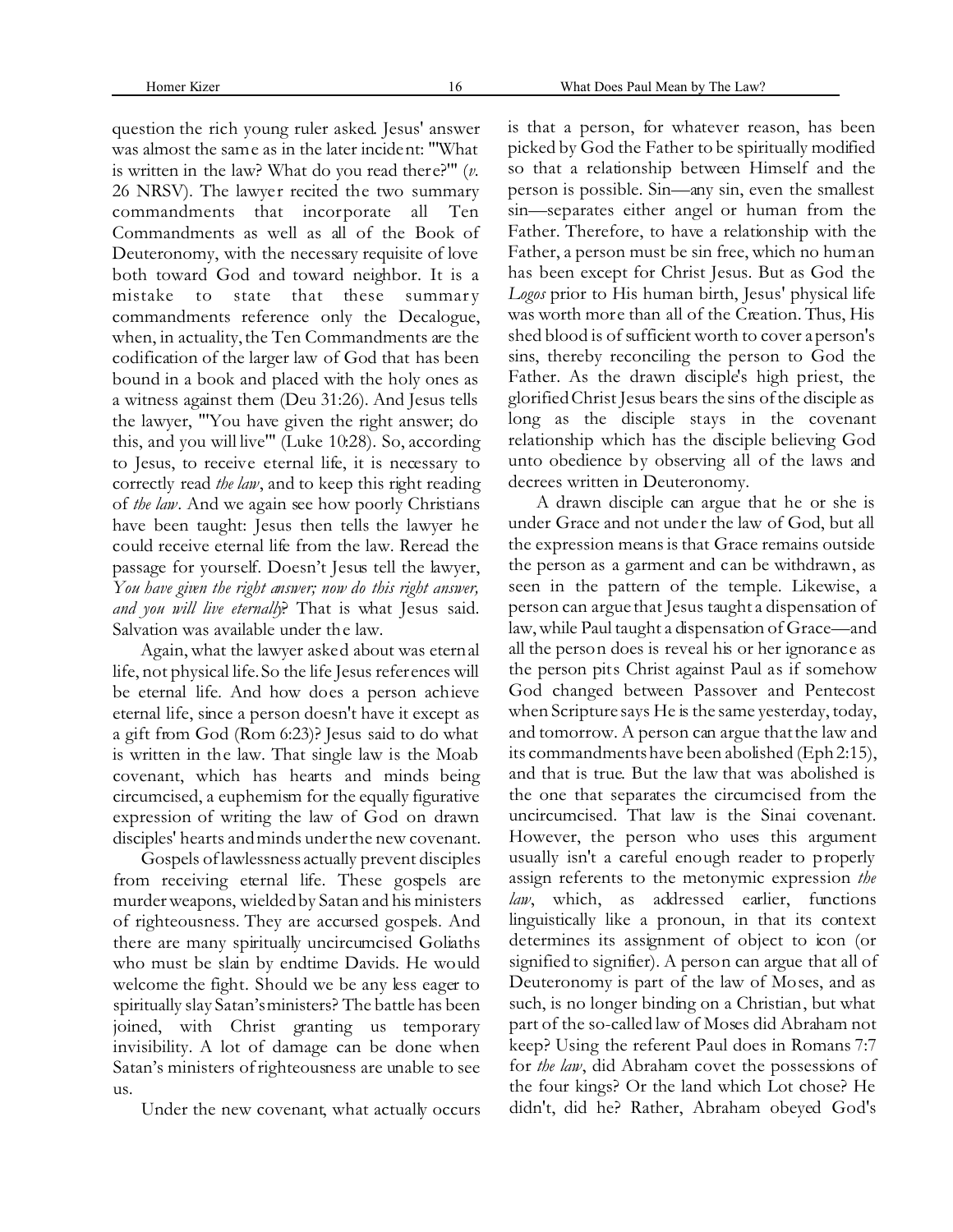## Homer Kizer 17 What Does Paul Mean by The Law?

voice and kept His ordinances, commandments, statutes and laws (Gen 26:5), and because Abraham obeyed God's voice, he was counted as faithful, which is what James says about the law (Jas 2:18-24). So it isn't God's laws that are no longer binding; rather, it is the covenant made with physical Israel by which that nation would become a holy people (Exod 19:6) that is no longer binding. Today, drawn disciples are a holy people, a royal priesthood, God's own people (1 Peter 2:9), called to proclaim the mighty deeds of Christ Jesus.

There are nearly as many excuses for not keeping the laws of God that have been written on disciples' hearts and minds as there are Nicolaitans. The ancient Israelites who left Egypt, except for Joshua and Caleb, were unable to enter the promised land because of unbelief [*apistia*] (Heb 3:19), which became disobedience [*apeitheia*] (Heb 4:6). The two icons work the other way also: disobedience produces unbelief. When a drawn disciple chooses to disobey the laws of God that have been written on the disciple's heart and mind, the disciple no longer believes God, nor does the disciple know the Lord. The disciple is no longer in the covenant relationship in which the person was placed when drawn by God; thus, the person bears his or her own sins. If baptized, no further sacrifice remains for this person. Unless the person repents and returns to that covenant relationship, when resurrected the person will be thrown into the lake of fire. There are no exceptions for good works, or for being *a soul warrior*, or for anything. The Christian who knows the Lord keeps His commandments, which aren't bound in a book that can be misplaced but are inside the person, written on a circumcised heart and mind. The Christian who refuses to keep God's laws has deceived him or herself, and awaits the lake of fire, despite all of his or her good arguments.

If Jesus kept the laws of God, and if Jesus lives in a drawn disciple, why would this disciple think that he or she doesn't have to keep the laws of God, especially when Jesus specifically states that disciples are not only to keep the least of the commandments, but are to teach others to also keep the least of the commandments (Matt 5:19). The more reasonable application of what Jesus taught would have all of humanity keeping the laws

of God, which includes tithing, clean meats, and appearing before the Lord at three seasons each year (Passover, Pentecost, and the Fall Holy Days). Moses didn't think these things were too hard for physical Israelites who would receive circumcised hearts and minds by believing God unto obedience (Deu 30:11). They certainly cannot be too hard for similarly modified spiritual Israelites who have been drawn by God the Father. And for decades, these were the practices and customs of the Church of God even though the church never fully understood why it was doing these things—and because it never fully understood, the practices of the formerly most visible administration changed when a pipsqueak scholar sought to liberate himself from his repressed childhood.

For the purposes of this article, the new covenant is the writing of the twin laws of loving God with all one's heart and mind, and loving one's neighbor as oneself on a person's heart and mind, these two laws summarizing the Torah and Deuteronomy, which exists as a witness for or against a Christian. The new covenant isn't inviting Jesus to come live in the person's heart. It is observing all of the commandments, laws and decrees found in the Book of Deuteronomy. Grace is Christ's righteous covering the disciple as a garment.

Until the kingdom of the world becomes the kingdom of the Most High God and His Messiah (Rev 11:15 & Dan 7:11-12), only those individuals who have been drawn by the Father and spiritually modified by Him can come to Christ or the Father. Circumcision stands as the symbol of separation. Only under the new covenant, circumcision isn't of foreskins, the point Paul makes, but of hearts and minds. As such, disciples are drawn from the world but must still live in the world. They are not of the world, and they should not love the things of the world. Their desires should not be for the tender things of the world, but should be for the things of God.

The new covenant elevates the obligations of covenantees to match the better promises of the Covenantor. The expressions of the obligations remain the same as do the expressions of the promises, but what is meant by those expressions has changed. Life and prosperity (Deu 30:15)